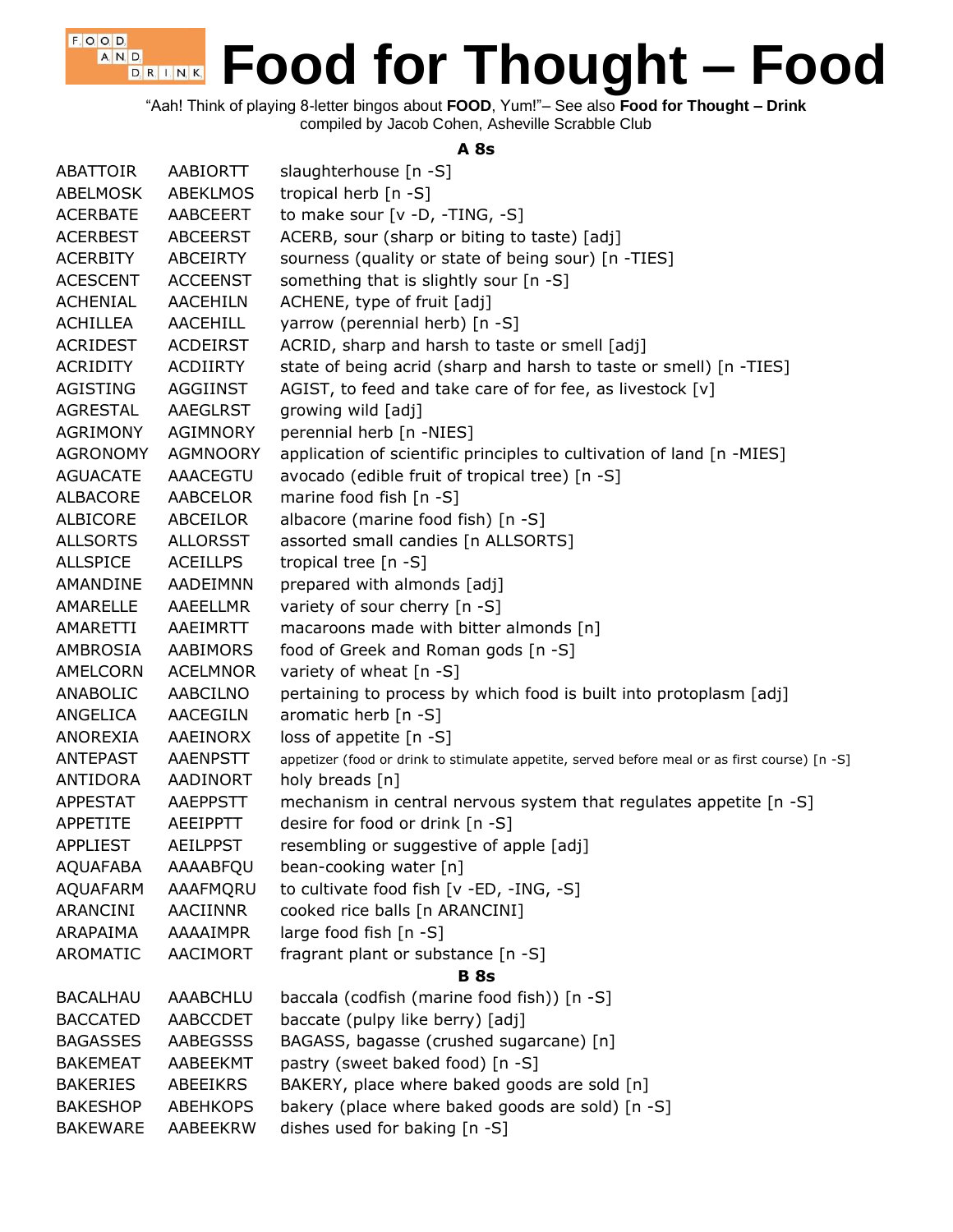"Aah! Think of playing 8-letter bingos about **FOOD**, Yum!"– See also **Food for Thought – Drink** compiled by Jacob Cohen, Asheville Scrabble Club

 $F$ , O, O, D, A N D

| <b>BALSAMIC</b> | <b>AABCILMS</b> | containing balsam (aromatic resinous substance) [adj]                                   |
|-----------------|-----------------|-----------------------------------------------------------------------------------------|
| <b>BARBECUE</b> | ABBCEERU        | to cook over live coals or open fire [v -D, -UING, -S]                                  |
| <b>BARLEDUC</b> | ABCDELRU        | fruit jam $[n - S]$                                                                     |
| <b>BARNACLE</b> | <b>AABCELNR</b> | shellfish [n -S]                                                                        |
| <b>BAYBERRY</b> | ABBERRYY        | berry tree [n -RIES]                                                                    |
| <b>BEANLIKE</b> | <b>ABEEIKLN</b> | resembling bean [adj]                                                                   |
| <b>BECHAMEL</b> | ABCEEHLM        | white sauce $[n - S]$                                                                   |
| <b>BEECHNUT</b> | <b>BCEEHNTU</b> | nut of beech $[n - S]$                                                                  |
| <b>BEEFLESS</b> | <b>BEEEFLSS</b> | being without beef [adj]                                                                |
| <b>BEETROOT</b> | <b>BEEOORTT</b> | root of beet [n -S]                                                                     |
| <b>BELIQUOR</b> | <b>BEILOORU</b> | to soak with liquor [v -ED, -ING, -S]                                                   |
| <b>BEMUZZLE</b> | <b>BEELMUZZ</b> | to muzzle (to put covering over mouth of to prevent biting or eating) [v -D, -LING, -S] |
| <b>BERRYING</b> | <b>BEGINRRY</b> | activity of gathering berries [n -S] / BERRY, to produce berries (fleshy fruits) [v]    |
| <b>BESCORCH</b> | <b>BCCEHORS</b> | to scorch (to burn slightly so as to alter color or taste) [v -ED, -ING, -S]            |
| <b>BHELPURI</b> | <b>BEHILPRU</b> | dish of rice, spices, and chutney [n -S]                                                |
| <b>BIACETYL</b> | <b>ABCEILTY</b> | chemical flavor enhancer [n -S]                                                         |
| <b>BIBIMBAP</b> | ABBBIIMP        | Korean rice dish [n -S]                                                                 |
| <b>BIGAROON</b> | ABGINOOR        | type of cherry (fruit) [n -S]                                                           |
| <b>BILBERRY</b> | <b>BBEILRRY</b> | edible berry [n -RIES]                                                                  |
| <b>BINGEING</b> | <b>BEGGIINN</b> | act of indulging in something to excess [n -S]                                          |
| <b>BIRDFEED</b> | <b>BDDEEFIR</b> | birdseed (mixture of seeds used for feeding birds) [n -S]                               |
| <b>BIRDSEED</b> | <b>BDDEEIRS</b> | mixture of seeds used for feeding birds [n -S]                                          |
| <b>BISCOTTO</b> | <b>BCIOOSTT</b> | crisp, anise-flavored cookie [n -TI]                                                    |
| <b>BISCUITY</b> | <b>BCIISTUY</b> | BISCUIT, small cake of shortened bread [adj]                                            |
| <b>BISMARCK</b> | <b>ABCIKMRS</b> | type of pastry (sweet baked food) [n -S]                                                |
| <b>BITTERER</b> | <b>BEEIRRTT</b> | BITTER, having disagreeable taste [adj]                                                 |
| <b>BITTERLY</b> | <b>BEILRTTY</b> | BITTER, having disagreeable taste [adv]                                                 |
| <b>BLACKFIN</b> | <b>ABCFIKLN</b> | food fish [n -S]                                                                        |
| <b>BLACKTIP</b> | <b>ABCIKLPT</b> | type of requiem shark [n -S]                                                            |
| <b>BLINTZES</b> | <b>BEILNSTZ</b> | BLINTZ, blintze (thin pancake) [n] / BLINTZE, thin pancake [n]                          |
| <b>BLUEGILL</b> | <b>BEGILLLU</b> | edible sunfish [n -S]                                                                   |
| <b>BOARDING</b> | <b>ABDGINOR</b> | surface of wooden boards $[n -S]$ / BOARD, to take meals for fixed price $[v]$          |
| <b>BOILOVER</b> | <b>BEILOORV</b> | overflowing while boiling [n -S]                                                        |
| <b>BONELESS</b> | <b>BEELNOSS</b> | having no bones (hard connective tissue) [adj]                                          |
| <b>BONEMEAL</b> | ABEELMNO        | fertilizer or feed made from crushed bone [n -S]                                        |
| <b>BONITOES</b> | <b>BEINOOST</b> | BONITO, marine food fish [n]                                                            |
| <b>BORECOLE</b> | <b>BCEELOOR</b> | kale (variety of cabbage) [n -S]                                                        |
| <b>BORSCHES</b> | <b>BCEHORSS</b> | BORSCH, borscht (beet soup) [n]                                                         |
| <b>BOTRYOID</b> | <b>BDIOORTY</b> | resembling cluster of grapes [adj]                                                      |
| <b>BOTRYOSE</b> | <b>BEOORSTY</b> | botryoid (resembling cluster of grapes) [adj]                                           |
| <b>BOTRYTIS</b> | <b>BIORSTTY</b> | plant disease [n -ES]                                                                   |
| <b>BOUILLON</b> | <b>BILLNOOU</b> | clear broth [n -S]                                                                      |
| <b>BOURRIDE</b> | <b>BDEIORRU</b> | fish stew [n -S]                                                                        |
| <b>BOWERIES</b> | <b>BEEIORSW</b> | BOWERY, colonial Dutch farm [n]                                                         |
| <b>BRACIOLA</b> | AABCILOR        | thin slice of meat [n -S]                                                               |
| <b>BRACIOLE</b> | ABCEILOR        | braciola (thin slice of meat) [n -S]                                                    |
|                 |                 |                                                                                         |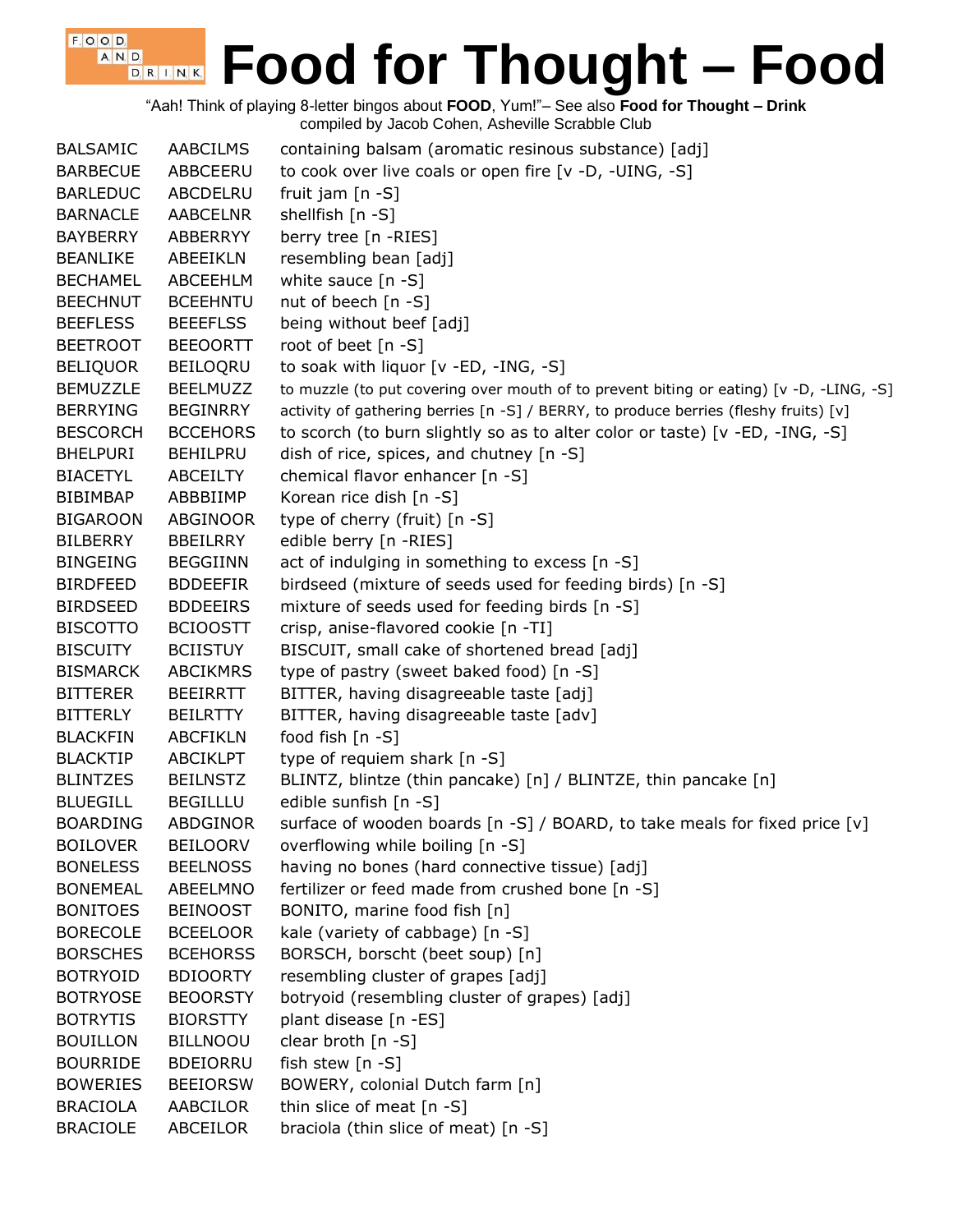"Aah! Think of playing 8-letter bingos about **FOOD**, Yum!"– See also **Food for Thought – Drink** compiled by Jacob Cohen, Asheville Scrabble Club

| <b>BRACKISH</b> | <b>ABCHIKRS</b> | salty (tasting of or containing salt) [adj]                                    |
|-----------------|-----------------|--------------------------------------------------------------------------------|
| <b>BRAISING</b> | ABGIINRS        | BRAISE, to cook in fat [v]                                                     |
| <b>BRANDADE</b> | AABDDENR        | dish of cod mixed with olive oil and milk [n -S]                               |
| <b>BRANDIED</b> | ABDDEINR        | BRANDY, to mix with brandy (liquor) [v]                                        |
| <b>BRANDIES</b> | <b>ABDEINSR</b> | BRANDY, to mix with brandy (liquor) [v]                                        |
| <b>BRANNIER</b> | ABEINNRR        | BRANNY, containing bran [adj]                                                  |
| <b>BRANNING</b> | ABGINNNR        | BRAN, to soak in water mixed with bran (outer coat of cereals) [v]             |
| <b>BRASSICA</b> | <b>AABCIRSS</b> | tall herb [n -S]                                                               |
| <b>BREADBOX</b> | ABBDEORX        | container for bread [n -ES]                                                    |
| <b>BREADING</b> | <b>ABDEGINR</b> | BREAD, to cover with crumbs of bread (baked foodstuff made from flour) [v]     |
| <b>BREADNUT</b> | ABDENRTU        | tropical fruit [n -S]                                                          |
| <b>BRESAOLA</b> | AABELORS        | dish of sliced dried beef [n -S]                                               |
| <b>BREWISES</b> | <b>BEEIRSSW</b> | BREWIS, broth (thin clear soup) [n]                                            |
| <b>BRINIEST</b> | <b>BEIINRST</b> | BRINY, salty (tasting of or containing salt) [adj]                             |
| <b>BRISLING</b> | <b>BGIILNRS</b> | small herring (food fish) [n -S]                                               |
| <b>BROASTED</b> | <b>ABDEORST</b> | BROAST, to broil and roast food [v]                                            |
| <b>BROILING</b> | <b>BGIILNOR</b> | BROIL, to cook by direct heat [v]                                              |
| <b>BROWNING</b> | <b>BGINNORW</b> | brown flour used for coloring gravy [n -S] / BROWN, to make brown [v]          |
| <b>BRUNCHED</b> | <b>BCDEHNRU</b> | BRUNCH, to eat late morning meal [v]                                           |
| <b>BRUNCHER</b> | <b>BCEHNRRU</b> | one that brunches (to eat late morning meal) [n -S]                            |
| <b>BRUNCHES</b> | <b>BCEHNRSU</b> | BRUNCH, to eat late morning meal [v]                                           |
| <b>BULIMIAC</b> | ABCIILMU        | BULIMIA, insatiable appetite [adj]                                             |
| <b>BULLCOOK</b> | <b>BCKLLOOU</b> | worker in logging camp [n -S]                                                  |
| <b>BUTTERED</b> | <b>BDEERTTU</b> | BUTTER, to spread with butter (milk product) [v]                               |
| <b>BUTTLING</b> | <b>BGILNTTU</b> | BUTTLE, to serve as butler [v]                                                 |
| <b>BUTYROUS</b> | <b>BORSTUUY</b> | resembling butter [adj]                                                        |
|                 |                 | C <sub>8s</sub>                                                                |
| CABBAGEY        | AABBCEGY        | resembling cabbage (leafy vegetable) [adj]                                     |
| CABEZONE        | ABCEENOZ        | cabezon (large, edible fish) [n -S]                                            |
| <b>CAKINESS</b> | <b>ACEIKNSS</b> | state of being cakey (tending to form lumps) [n -ES]                           |
| <b>CALABASH</b> | <b>AAABCHLS</b> | gourd (hard-shelled fruit) [n -ES]                                             |
| CALAMARI        | <b>AAACILMR</b> | squid used as food [n -S]                                                      |
| <b>CALAMARY</b> | <b>AAACLMRY</b> | squid used as food [n -RIES]                                                   |
| CALAMATA        | AAAACLMT        | kalamata (black olive grown in Greece) [n -S]                                  |
| <b>CALATHOS</b> | AACHLOST        | fruit basket [n -HI]                                                           |
| <b>CALATHUS</b> | AACHLSTU        | calathos (fruit basket) [n -HI]                                                |
| CALCARIA        | <b>AAACCILR</b> | CALCAR, type of oven (enclosed compartment in which substances are heated) [n] |
| <b>CALIPASH</b> | <b>AACHILPS</b> | edible part of turtle [n -ES]                                                  |
| <b>CALLALOO</b> | <b>AACLLLOO</b> | crabmeat soup [n -S]                                                           |
| CALLALOU        | AACLLLOU        | callaloo (crabmeat soup) [n -S]                                                |
| <b>CALLIPEE</b> | <b>ACEEILLP</b> | calipee (edible part of turtle) [n -S]                                         |
| <b>CAMOMILE</b> | <b>ACEILMMO</b> | medicinal herb [n -S]                                                          |
| CANDYING        | <b>ACDGINNY</b> | CANDY, to coat with sugar [v]                                                  |
| CANNELON        | <b>ACELNNNO</b> | stuffed roll [n -S]                                                            |
| CANNIBAL        | AABCILNN        | one who eats his own kind [n -S]                                               |
| <b>CAPONATA</b> | AAACNOPT        | relish made with eggplant [n -S]                                               |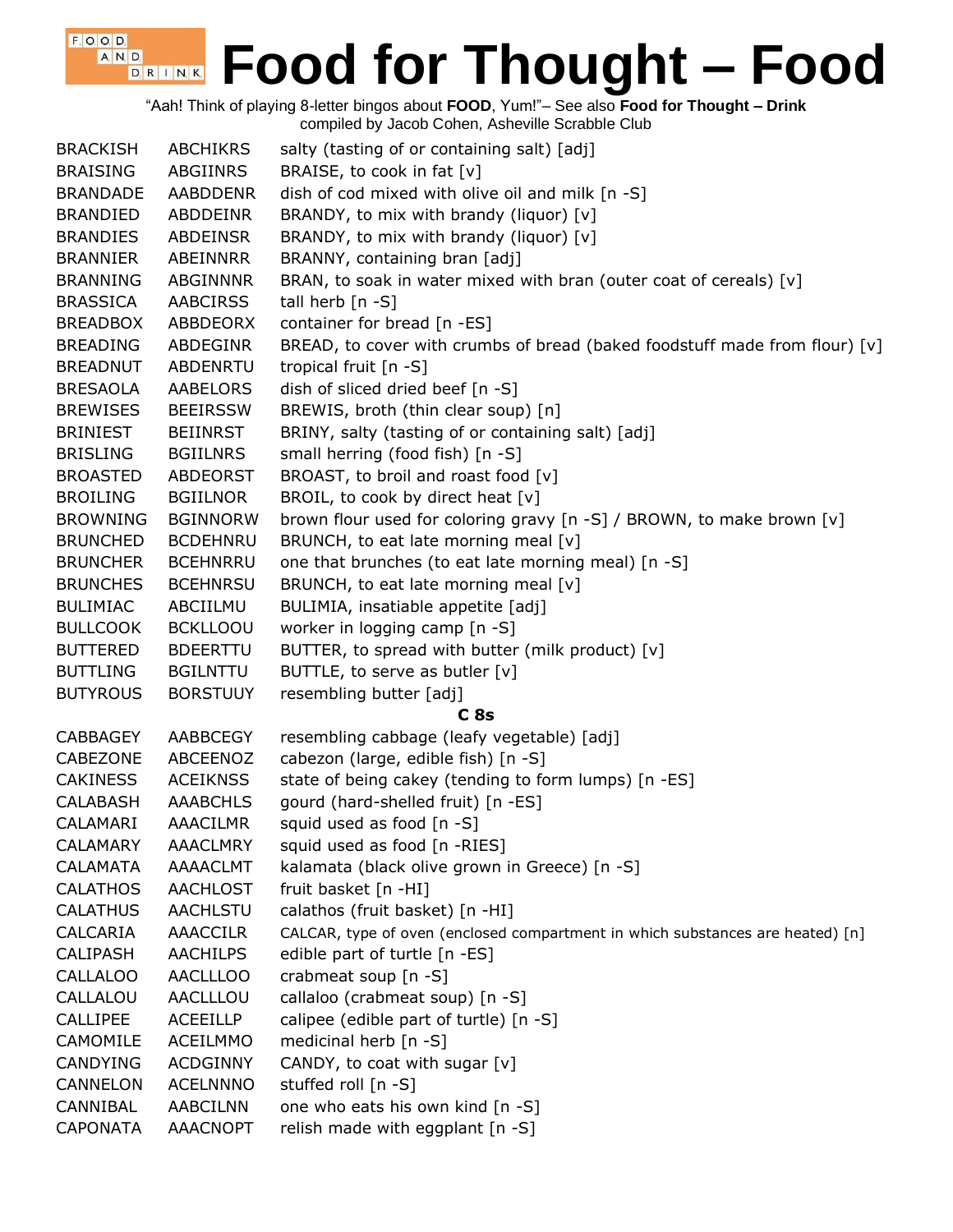"Aah! Think of playing 8-letter bingos about **FOOD**, Yum!"– See also **Food for Thought – Drink**

compiled by Jacob Cohen, Asheville Scrabble Club

 $F$ , O, O, D,

| <b>CAPSICIN</b> | <b>ACCIINPS</b> | liquid used as flavoring [n -S]                                                        |
|-----------------|-----------------|----------------------------------------------------------------------------------------|
| <b>CAPSICUM</b> | <b>ACCIMPSU</b> | tropical herb [n -S]                                                                   |
| <b>CARAGEEN</b> | AACEEGNR        | edible seaweed [n -S]                                                                  |
| <b>CARDAMOM</b> | <b>AACDMMOR</b> | tropical herb [n -S]                                                                   |
| <b>CARDAMON</b> | <b>AACDMNOR</b> | cardamom (tropical herb) [n -S]                                                        |
| CARDAMUM        | AACDMMRU        | cardamom (tropical herb) [n -S]                                                        |
| CARRYOUT        | <b>ACORRTUY</b> | take-out order of food [n -S]                                                          |
| <b>CASEFIED</b> | <b>ACDEEFIS</b> | CASEFY, to caseate (to become cheesy) [v]                                              |
| CASEFIED        | <b>ACEEFISS</b> | CASEFY, to caseate (to become cheesy) [v]                                              |
| <b>CATERESS</b> | <b>ACEERSST</b> | woman who caters [n -ES]                                                               |
| <b>CATERING</b> | <b>ACEGINRT</b> | work of caterer [n -S] / CATER, to provide food and service for [v]                    |
| <b>CAULDRON</b> | <b>ACDLNORU</b> | caldron (large kettle or boiler) [n -S]                                                |
| <b>CAYENNED</b> | <b>ACDEENNY</b> | CAYENNE, hot seasoning [adj]                                                           |
| <b>CELERIAC</b> | <b>ACCEEILR</b> | variety of celery [n -S]                                                               |
| <b>CELERIES</b> | <b>CEEEILRS</b> | CELERY, plant with edible stalks [n]                                                   |
| <b>CELLARER</b> | <b>ACEELLRR</b> | steward of monastery [n -S]                                                            |
| <b>CERVELAS</b> | <b>ACEELRSV</b> | cervelat (smoked sausage) [n -ES]                                                      |
| <b>CERVELAT</b> | <b>ACEELRTV</b> | smoked sausage [n -S]                                                                  |
| <b>CHAMPING</b> | <b>ACGHIMNP</b> | CHAMP, to chew noisily [v]                                                             |
| <b>CHANDLER</b> | <b>ACDEHLNR</b> | dealer in provisions [n -S]                                                            |
| <b>CHAPATTI</b> | AACHIPTT        | chapati (unleavened bread of India) [n -S]                                             |
| CHARQUID        | ACDHIQRU        | CHARQUI, type of meat (animal flesh used as food) [adj]                                |
| <b>CHARQUIS</b> | ACHIQRSU        | CHARQUI, type of meat (animal flesh used as food) [n]                                  |
| <b>CHEDDARY</b> | <b>ACDDEHRY</b> | CHEDDAR, type of cheese [adj]                                                          |
| <b>CHEESIER</b> | <b>CEEEHIRS</b> | CHEESY, resembling cheese (food made from milk curds) [adj]                            |
| <b>CHEESILY</b> | <b>CEEHILSY</b> | CHEESY, resembling cheese (food made from milk curds) [adv]                            |
| <b>CHEFFING</b> | <b>CEFFGHIN</b> | CHEF, to work as chef (chief cook) [v]                                                 |
| <b>CHERRIES</b> | <b>CEEHIRRS</b> | CHERRY, fruit [n]                                                                      |
| <b>CHESHIRE</b> | <b>CEEHHIRS</b> | hard English cheese [n -S]                                                             |
| <b>CHESTNUT</b> | <b>CEHNSTTU</b> | edible nut [n -S]                                                                      |
| <b>CHEWABLE</b> | <b>ABCEEHLW</b> | CHEW, to crush or grind with teeth [adj]                                               |
| <b>CHEWIEST</b> | <b>CEEHISTW</b> | CHEWY, not easily chewed [adj]                                                         |
| <b>CHICKPEA</b> | <b>ACCEHIKP</b> | Asian herb $[n - S]$                                                                   |
| <b>CHILIDOG</b> | <b>CDGHIILO</b> | hot dog topped with chili [n -S]                                                       |
| <b>CHILLIES</b> | <b>CEHIILLS</b> | CHILLI, chili (hot pepper) [n]                                                         |
| <b>CHIPOTLE</b> | <b>CEHILOPT</b> | smoked and dried jalapeno pepper [n -S]                                                |
| <b>CHITLING</b> | <b>CGHIILNT</b> | part of small intestine of swine [n -S]                                                |
| <b>CHOMPING</b> | <b>CGHIMNOP</b> | CHOMP, to champ (to chew noisily) [v]                                                  |
| <b>CHOWCHOW</b> | <b>CCHHOOWW</b> | relish of mixed pickles in mustard [n -S]                                              |
| <b>CHOWTIME</b> | <b>CEHIMOTW</b> | mealtime (usual time for meal) [n -S]                                                  |
| <b>CHUMPING</b> | <b>CGHIMNPU</b> | CHUMP, to munch (to chew with crackling sound) [v]                                     |
| <b>CHURNING</b> | <b>CGHINNRU</b> | butter churned at one time [n -S] / CHURN, to stir briskly in order to make butter [v] |
| <b>CIABATTA</b> | AAABCITT        | type of Italian bread [n -S]                                                           |
| <b>CIBORIUM</b> | <b>BCIIMORU</b> | vessel for holding holy bread [n -IA]                                                  |
| <b>CILANTRO</b> | <b>ACILNORT</b> | herb used in cooking [n -S]                                                            |
| <b>CIOPPINO</b> | <b>CIINOOPP</b> | spicy fish stew [n -S]                                                                 |
|                 |                 |                                                                                        |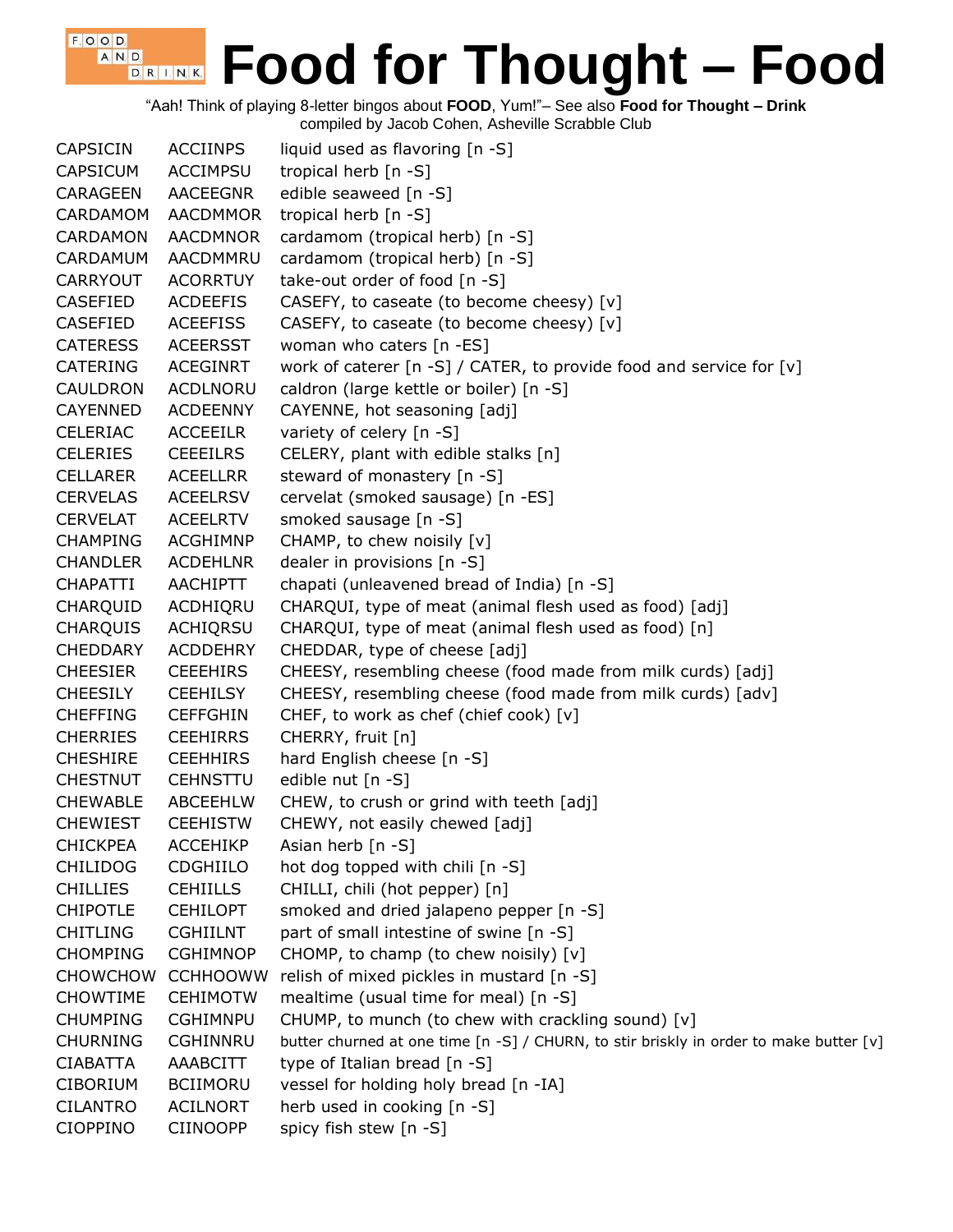"Aah! Think of playing 8-letter bingos about **FOOD**, Yum!"– See also **Food for Thought – Drink** compiled by Jacob Cohen, Asheville Scrabble Club

 $F$ , O, O, D, A N D

| <b>CIPAILLE</b> | <b>ACEIILLP</b> | pie with layers of meat and pastry [n -S]                                |
|-----------------|-----------------|--------------------------------------------------------------------------|
| <b>CITRUSES</b> | <b>CEIRSSTU</b> | CITRUS, any of genus of tropical, fruit-bearing trees [n]                |
| <b>CLAFOUTI</b> | <b>ACFILOTU</b> | dessert consisting of layer of fruit topped with batter and baked [n -S] |
| <b>CLAMBAKE</b> | AABCEKLM        | beach picnic [n -S]                                                      |
| <b>CLAMLIKE</b> | <b>ACEIKLLM</b> | resembling clam [adj]                                                    |
| <b>CLAMMING</b> | <b>ACGILMMN</b> | CLAM, to dig for clams (bivalve mollusks) [v]                            |
| <b>CLASSICO</b> | <b>ACCILOSS</b> | made from grapes from certain part of Italy [adj]                        |
| <b>COCINERA</b> | <b>ACCEINOR</b> | $\cosh$ [n -S]                                                           |
| <b>COCKLIKE</b> | <b>CCEIKKLO</b> | resembling rooster (male chicken) [adj]                                  |
| COCOANUT        | <b>ACCNOOTU</b> | coconut (fruit of coco) [n -S]                                           |
| <b>COLANDER</b> | <b>ACDELNOR</b> | kitchen utensil for draining off liquids [n -S]                          |
| <b>COLESLAW</b> | <b>ACELLOSW</b> | salad made of shredded raw cabbage [n -S]                                |
| <b>CONFETTO</b> | <b>CEFNOOTT</b> | bonbon (sugared candy) [n -TI]                                           |
| CONSOMME        | <b>CEMMNOOS</b> | clear soup                                                               |
| <b>CONSUMER</b> | CEMNORSU        | one that consumes (to use up) [n -S]                                     |
| <b>COOKABLE</b> | <b>ABCEKLOO</b> | [n -S] / COOK, to prepare food by heating [adj]                          |
| <b>COOKBOOK</b> | BCKKOOOO        | book of recipes [n -S]                                                   |
| <b>COOKLESS</b> | <b>CEKLOOSS</b> | having no person that cooks [adj]                                        |
| <b>COOKSHOP</b> | <b>CHKOOOPS</b> | shop that sells cooked food [n -S]                                       |
| <b>COOKWARE</b> | <b>ACEKOORW</b> | utensils used in cooking [n -S]                                          |
| <b>COPPERAH</b> | <b>ACEHOPPR</b> | copra (dried coconut meat) [n -S]                                        |
| <b>COQUILLE</b> | CEILLOQU        | cooking utensil [n -S]                                                   |
| <b>CORNCAKE</b> | <b>ACCEKNOR</b> | cake made of cornmeal [n -S]                                             |
| <b>CORNHUSK</b> | <b>CHLNORSU</b> | husk covering ear of corn [n -S]                                         |
| CORNMEAL        | <b>ACELMNOR</b> | meal made from corn [n -S]                                               |
| <b>CORNPONE</b> | <b>CENNOOPR</b> | bread made with cornmeal [n -S]                                          |
| <b>CORODIES</b> | <b>CDEIOORS</b> | CORODY, allowance of food or clothes [n]                                 |
| <b>COSTMARY</b> | <b>ACMORSTY</b> | herb used in salads [n -RIES]                                            |
| COUMAROU        | ACMOORUU        | seed of tropical tree [n -S]                                             |
| <b>COUSCOUS</b> | <b>CCOOSSUU</b> | North African cereal [n -ES]                                             |
| <b>CRABMEAT</b> | AABCEMRT        | edible part of crab [n -S]                                               |
| CRACKNEL        | <b>ACCEKLNR</b> | hard, crisp biscuit [n -S]                                               |
| <b>CRANCHED</b> | <b>ACCDEHNR</b> | CRANCH, to craunch (to crunch (to chew with crackling sound)) [v]        |
| <b>CRANCHES</b> | <b>ACCEHNRS</b> | CRANCH, to craunch (to crunch (to chew with crackling sound)) [v]        |
| <b>CRAYFISH</b> | <b>ACFHIRSY</b> | crustacean [n -ES]                                                       |
| <b>CREAMERY</b> | <b>ACEEMRRY</b> | dairy (establishment dealing in milk products) [n -RIES]                 |
| <b>CREAMIER</b> | <b>ACEEIMRR</b> | CREAMY, rich in cream [adj]                                              |
| CREAMILY        | <b>ACEILMRY</b> | CREAMY, rich in cream [adv]                                              |
| <b>CREAMING</b> | <b>ACEGIMNR</b> | CREAM, to form cream (part of milk) [v]                                  |
| <b>CREATION</b> | <b>ACEINORT</b> | something created [n -S]                                                 |
| <b>CRENSHAW</b> | <b>ACEHNRSW</b> | variety of honeydew melon [n -S]                                         |
| <b>CREPERIE</b> | <b>CEEEIPRR</b> | restaurant that serves crepes (thin pancakes) [n -S]                     |
| <b>CREVALLE</b> | <b>ACEELLRV</b> | food and game fish [n -S]                                                |
| <b>CRISPIER</b> | <b>CEIIPRRS</b> | CRISPY, crisp (brittle (likely to break)) [adj]                          |
| <b>CRISPILY</b> | <b>CIILPRSY</b> | CRISPY, crisp (brittle (likely to break)) [adv]                          |
| <b>CRISPING</b> | <b>CGIINPRS</b> | CRISP, to make crisp [v]                                                 |
|                 |                 |                                                                          |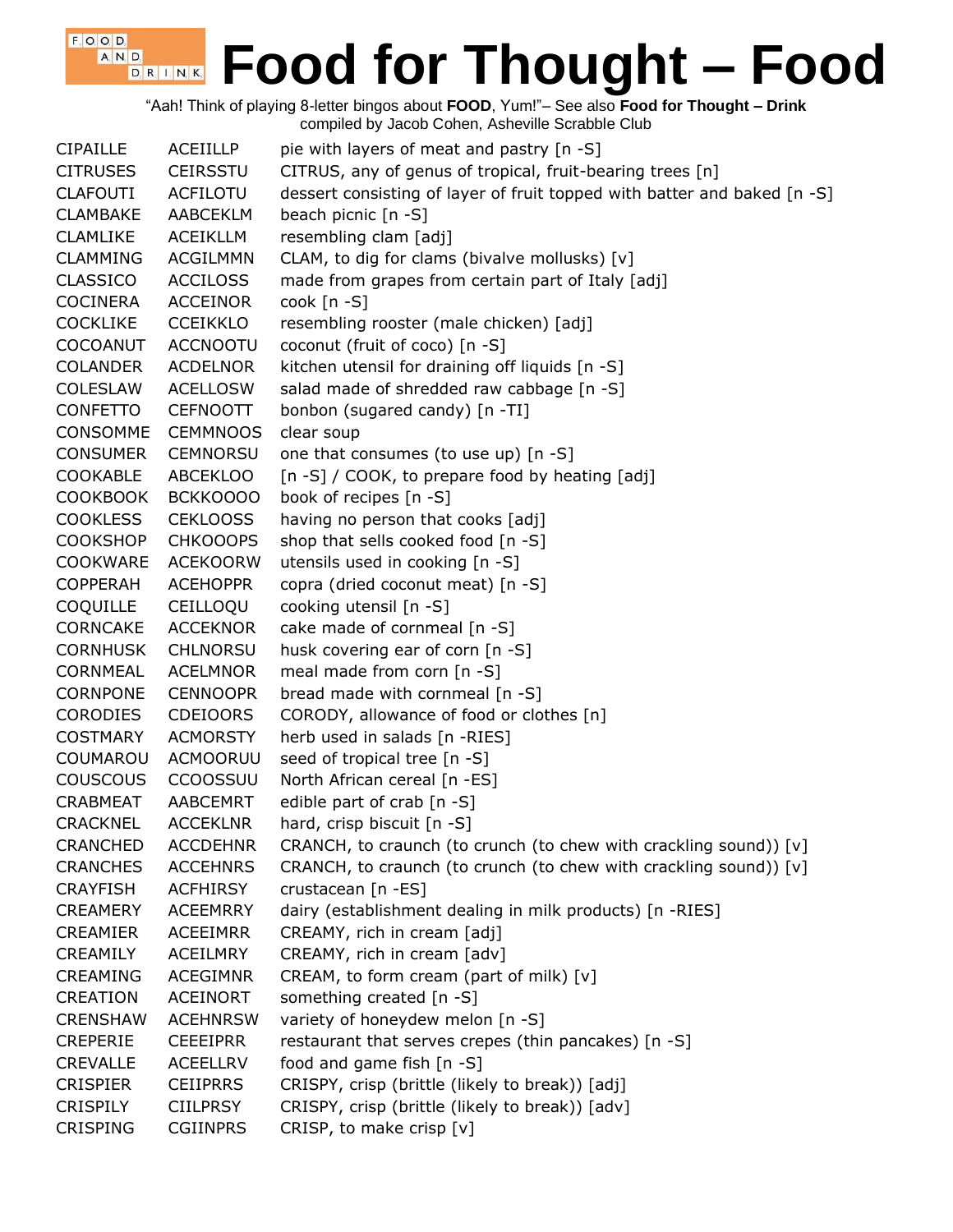"Aah! Think of playing 8-letter bingos about **FOOD**, Yum!"– See also **Food for Thought – Drink**

compiled by Jacob Cohen, Asheville Scrabble Club

 $F$ , O, O, D,

| <b>CROCKPOT</b> | <b>CCKOOPRT</b> | electric cooking pot [n -S]                                                |
|-----------------|-----------------|----------------------------------------------------------------------------|
| <b>CROFTING</b> | <b>CFGINORT</b> | CROFT, to farm on small tenant farm [v]                                    |
| <b>CROPLAND</b> | <b>ACDLNOPR</b> | farmland (cultivated land) [n -S]                                          |
| <b>CROPLESS</b> | <b>CELOPRSS</b> | being without crops (agricultural produce) [adj]                           |
| <b>CROSTATA</b> | <b>AACORSTT</b> | type of fruit tart [n -S]                                                  |
| <b>CROSTINO</b> | <b>CINOORST</b> | small piece of toast topped with spread [n -NI]                            |
| <b>CROWDIES</b> | <b>CDEIORSW</b> | CROWDY, porridge (soft food) [n]                                           |
| <b>CRUDDING</b> | CDDGINRU        | CRUD, to curd (to curdle (to congeal (to change from fluid to solid))) [v] |
| <b>CRUMBIER</b> | <b>BCEIMRRU</b> | CRUMBY, full of crumbs [adj]                                               |
| <b>CRUMBING</b> | <b>BCGIMNRU</b> | CRUMB, to break into crumbs (small pieces) [v]                             |
| <b>CRUMPING</b> | <b>CGIMNPRU</b> | CRUMP, to crunch (to chew with crackling sound) [v]                        |
| <b>CRUNCHED</b> | <b>CCDEHNRU</b> | CRUNCH, to chew with crackling sound [v]                                   |
| <b>CRUNCHER</b> | <b>CCEHNRRU</b> | one that crunches (to chew with crackling sound) [n -S]                    |
| <b>CRUNCHES</b> | <b>CCEHNRSU</b> | CRUNCH, to chew with crackling sound [v]                                   |
| <b>CRUSTING</b> | CGINRSTU        | CRUST, to form crust (hardened outer surface) [v]                          |
| <b>CUCURBIT</b> | <b>BCCIRTUU</b> | gourd (hard-shelled fruit) [n -S]                                          |
| <b>CULINARY</b> | <b>ACILNRUY</b> | pertaining to cookery (art of cooking) [adj]                               |
| <b>CULTCHES</b> | <b>CCEHLSTU</b> | CULTCH, culch (oyster bed) [n]                                             |
| <b>CURDIEST</b> | CDEIRSTU        | CURDY, curdled [adj]                                                       |
| <b>CURDLING</b> | CDGILNRU        | CURDLE, to congeal (to change from fluid to solid)) [v]                    |
| <b>CURRYING</b> | <b>CGINRRUY</b> | CURRIE, to prepare food certain way [v]                                    |
| <b>CUSTARDY</b> | <b>ACDRSTUY</b> | CUSTARD, thick, soft dessert [adj -DIER, -DIEST]                           |
| <b>CUTLETTE</b> | CEELTTTU        | breaded patty of chopped meat [n -S]                                       |
| <b>CYMBLING</b> | <b>BCGILMNY</b> | cymling (variety of squash) [n -S]                                         |
|                 |                 |                                                                            |
|                 |                 | <b>D</b> 8s                                                                |
| <b>DAINTIES</b> | ADEIINST        | DAINTY, something delicious [n]                                            |
| <b>DAIRYING</b> | ADGIINRY        | business of dairy [n -S]                                                   |
| DAIRYMAN        | AADIMNRY        | man who works in or owns dairy [n -MEN]                                    |
| <b>DANISHES</b> | <b>ADEHINSS</b> | DANISH, pastry of raised dough [n]                                         |
| <b>DECOCTED</b> | <b>CCDDEEOT</b> | DECOCT, to extract flavor of by boiling [v]                                |
| <b>DEFATTED</b> | ADDEEFFT        | DEFAT, to remove fat from [v]                                              |
| <b>DEGUSTED</b> | <b>DDEEGSTU</b> | DEGUST, to taste with pleasure [v]                                         |
| <b>DEJEUNER</b> | DEEEJNRU        | late breakfast [n -S]                                                      |
| <b>DELICACY</b> | <b>ACCDEILY</b> | choice food [n -CIES]                                                      |
| <b>DELICATE</b> | <b>ACDEEILT</b> | delicacy (choice food) [n -S]                                              |
| <b>DEMERARA</b> | <b>AADEEMRR</b> | coarse, light, brown sugar [n -S]                                          |
| <b>DERATION</b> | ADEINORT        | to free (as food) from rationing [v -ED, -ING, -S]                         |
| <b>DESEEDED</b> | <b>DDDEEEES</b> | DESEED, to remove seeds from [v]                                           |
| <b>DESEEDER</b> | <b>DDEEEERS</b> | one that deseeds (to remove seeds from) [n -S]                             |
| <b>DEVEINED</b> | <b>DDEEEINV</b> | DEVEIN, to remove dorsal vein from [v]                                     |
| <b>DEVILING</b> | DEGIILNV        | DEVIL, to prepare food with pungent seasoning [v]                          |
| <b>DEVILLED</b> | <b>DDEEILLV</b> | DEVIL, to prepare food with pungent seasoning [v]                          |
| <b>DEVOURED</b> | <b>DDEEORUV</b> | DEVOUR, to eat up voraciously [v]                                          |
| <b>DEVOURER</b> | <b>DEEORRUV</b> | one that devours (to eat up voraciously) [n -S]                            |
| <b>DEWBERRY</b> | <b>BDEERRWY</b> | edible berry [n -RIES]                                                     |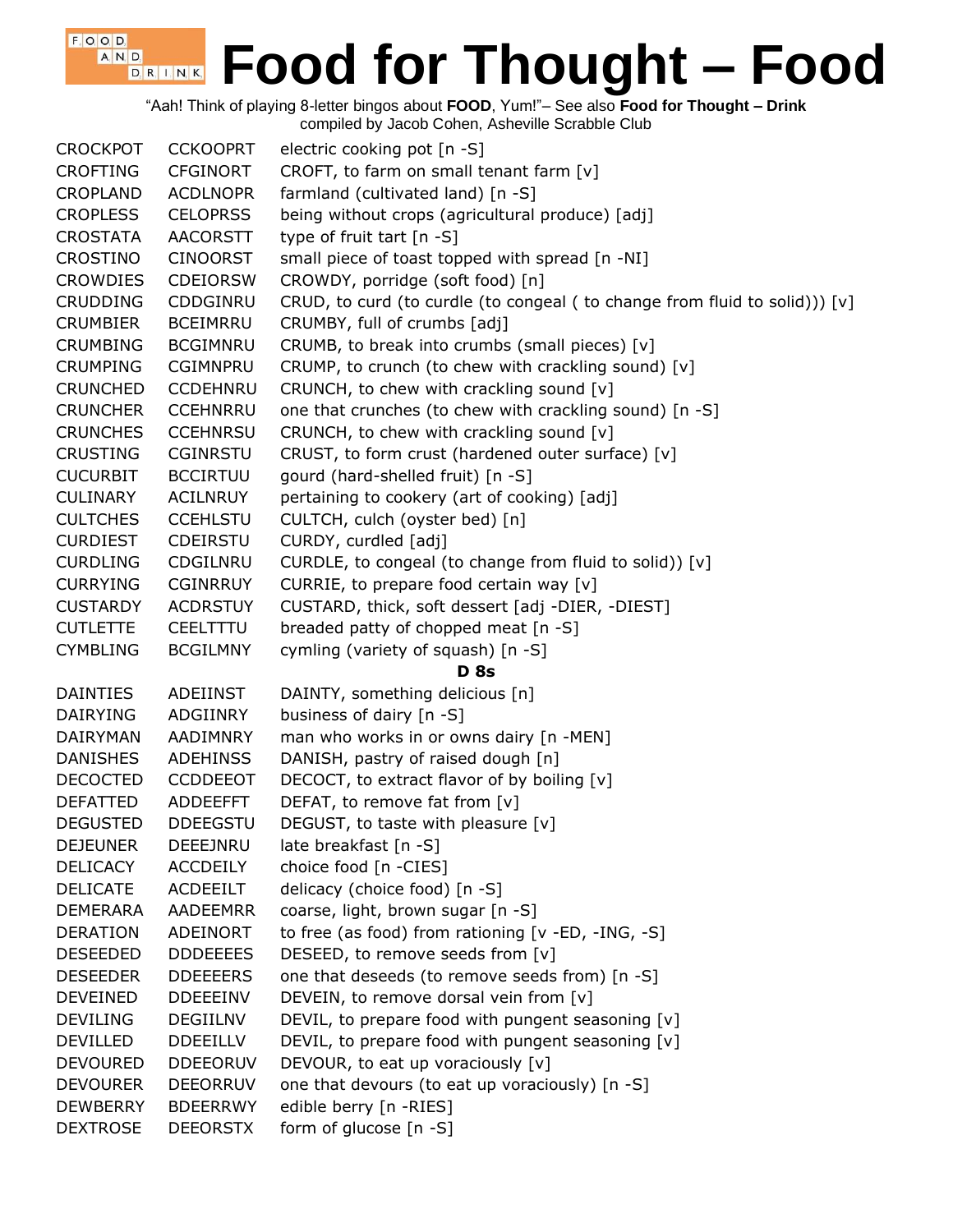"Aah! Think of playing 8-letter bingos about **FOOD**, Yum!"– See also **Food for Thought – Drink**

compiled by Jacob Cohen, Asheville Scrabble Club

| <b>DIABETES</b> | ABDEEIST        | metabolic disorder [n DIABETES]                                                                  |
|-----------------|-----------------|--------------------------------------------------------------------------------------------------|
| <b>DIABETIC</b> | ABCDEIIT        | one who has diabetes (metabolic disorder) [n -S]                                                 |
| <b>DIACETYL</b> | <b>ACDEILTY</b> | biacetyl (chemical flavor enhancer) [n -S]                                                       |
| <b>DIETETIC</b> | <b>CDEEIITT</b> | pertaining to diet (to regulate one's daily sustenance) [adj]                                    |
| <b>DIGESTED</b> | <b>DDEEGIST</b> | DIGEST, to render food usable for body [v]                                                       |
| <b>DIGESTIF</b> | <b>DEFGIIST</b> | alcoholic drink taken after meal [n -S]                                                          |
| <b>DILLWEED</b> | <b>DDEEILLW</b> | leaves of dill plant [n -S]                                                                      |
| <b>DISHWARE</b> | ADEHIRSW        | tableware used in serving food [n -S]                                                            |
| <b>DOLMADES</b> | <b>ADDELMOS</b> | DOLMA, stuffed grape leaf [n]                                                                    |
| <b>DOMINICK</b> | CDIIKMNO        | one of American breed of chickens [n -S]                                                         |
| <b>DONENESS</b> | <b>DEENNOSS</b> | state of being cooked enough [n -ES]                                                             |
| <b>DOUGHIER</b> | <b>DEGHIORU</b> | DOUGHY, resembling dough (flour mixture) [adj]                                                   |
| <b>DOUGHNUT</b> | <b>DGHNOTUU</b> | ring-shaped cake [n -S]                                                                          |
| <b>DRAMMOCK</b> | <b>ACDKMMOR</b> | raw oatmeal mixed with cold water [n -S]                                                         |
| <b>DRIPPING</b> | <b>DGIINPPR</b> | juice drawn from meat during cooking [n -S]                                                      |
| <b>DRUPELET</b> | <b>DEELPRTU</b> | small drupe (fleshy fruit) [n -S]                                                                |
| <b>DUBONNET</b> | <b>BDENNOTU</b> | red color [n -S]                                                                                 |
| <b>DUMPLING</b> | <b>DGILMNPU</b> | ball of dough cooked with stew or soup [n -S]                                                    |
| <b>DUXELLES</b> | <b>DEELLSUX</b> | garnish or sauce with minced mushrooms [n DUXELLES]                                              |
| <b>DYSPEPSY</b> | <b>DEPPSSYY</b> | indigestion [n -SIES]                                                                            |
|                 |                 | E <sub>8s</sub>                                                                                  |
| <b>EARTHNUT</b> | <b>AEHNRTTU</b> | European herb [n -S]                                                                             |
| <b>EATERIES</b> | AEEEIRST        | EATERY, lunchroom [n]                                                                            |
| <b>EGGPLANT</b> | <b>AEGGLNPT</b> | perennial herb yielding edible fruit [n -S]                                                      |
| <b>EMACIATE</b> | AACEEIMT        | to make thin $[v -D, -TING, -S]$                                                                 |
| <b>EMBITTER</b> | <b>BEEIMRTT</b> | to make bitter [v -ED, -ING, -S]                                                                 |
| <b>EMPANADA</b> | AAADEMNP        | pastry turnover [n -S]                                                                           |
| <b>EMPOISON</b> | <b>EIMNOOPS</b> | to embitter (to make bitter) [v -ED, -ING, -S]                                                   |
| <b>EMPORIUM</b> | EIMMOPRU        | trading or market center [n -S or -IA]                                                           |
| <b>EMPTINGS</b> | <b>EGIMNPST</b> | emptins (liquid leavening) [n]w                                                                  |
| <b>ENSILAGE</b> | <b>AEEGILNS</b> | to ensile (to store in silo) [v -D, -GING, -S]                                                   |
| <b>ENSILING</b> | <b>EGIILNNS</b> | ENSILE, to store in silo [v]                                                                     |
| <b>ENSNARER</b> | <b>AEENNRRS</b> | one that ensnares (to trap (to catch in trap (device for capturing and holding animals))) [n -S] |
| <b>ESCALLOP</b> | <b>ACELLOPS</b> | to scallop (to bake in sauce topped with bread crumbs) [v -ED, -ING, -S]                         |
| <b>ESCALOPE</b> | <b>ACEELOPS</b> | thin slice of meat or fish [n -S]                                                                |
| <b>ESCARGOT</b> | <b>ACEGORST</b> | edible snail [n -S]                                                                              |
| <b>ESCAROLE</b> | <b>ACEELORS</b> | variety of endive [n -S]                                                                         |
| <b>ESCHALOT</b> | <b>ACEHLOST</b> | shallot (plant resembling onion) [n -S]                                                          |
| <b>ESCULENT</b> | <b>CEELNSTU</b> | something that is edible [n -S]                                                                  |
| <b>ESTRAGON</b> | <b>AEGNORST</b> | tarragon (perennial herb) [n -S]                                                                 |
| <b>ETOUFFEE</b> | <b>EEEFFOTU</b> | Cajun stew [n -S]                                                                                |
| <b>EULACHAN</b> | <b>AACEHLNU</b> | eulachon (marine food fish) [n -S]                                                               |
| <b>EULACHON</b> | <b>ACEHLNOU</b> | marine food fish [n -S]                                                                          |
| <b>EUPEPSIA</b> | AEEIPPSU        | good digestion [n -S]                                                                            |
| <b>EUPEPTIC</b> | <b>CEEIPPTU</b> | EUPEPSIA, good digestion [adj]                                                                   |
| <b>EUTROPHY</b> | <b>EHOPRTUY</b> | healthful nutrition [n -HIES]                                                                    |
|                 |                 |                                                                                                  |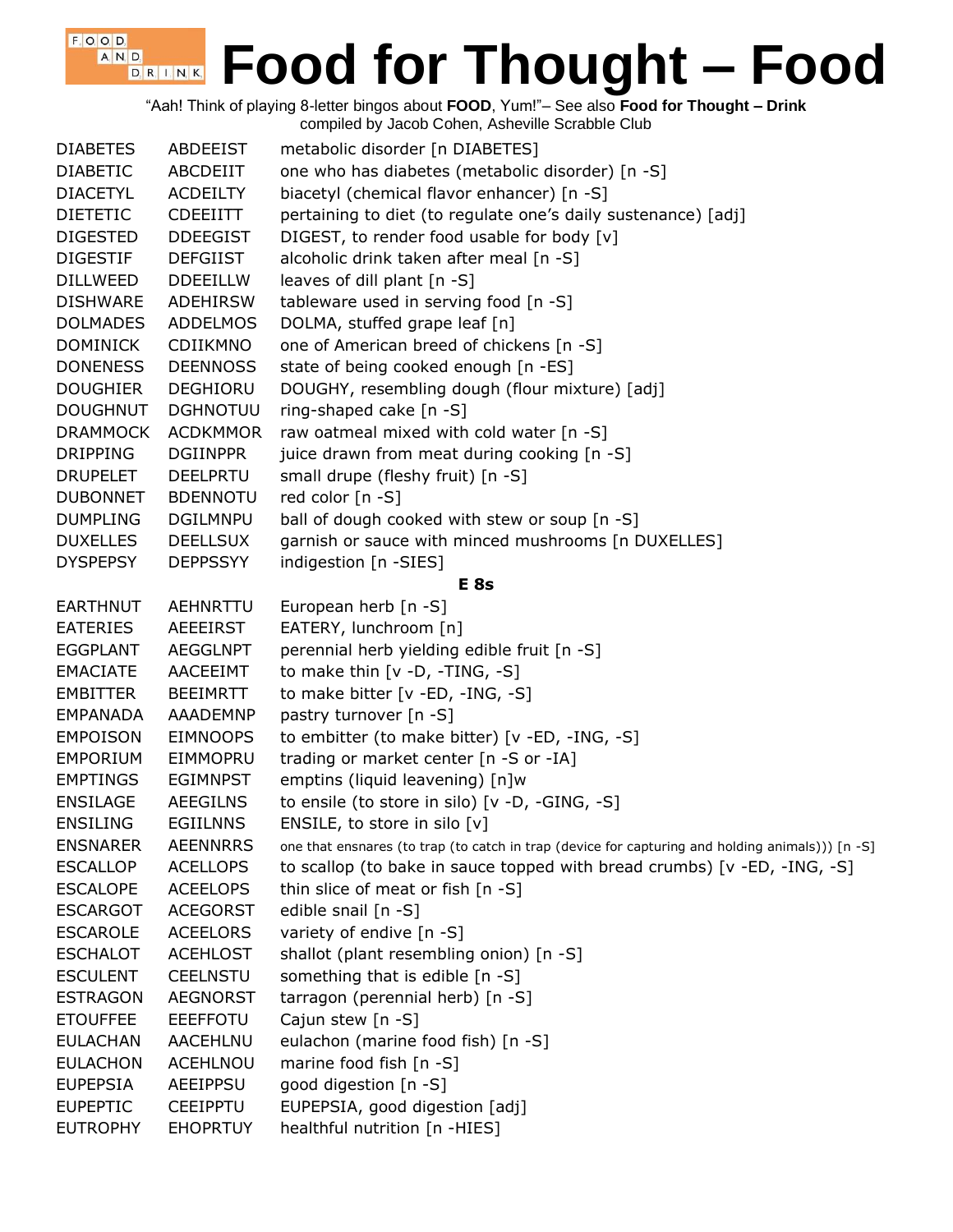$F$ , O, O, D, **Food for Thought – Food** A N D D R I N K

"Aah! Think of playing 8-letter bingos about **FOOD**, Yum!"– See also **Food for Thought – Drink** compiled by Jacob Cohen, Asheville Scrabble Club

#### **F 8s**

| <b>FAMISHED</b> | <b>ADEFHIMS</b> | FAMISH, to suffer extreme hunger [v]                                               |
|-----------------|-----------------|------------------------------------------------------------------------------------|
| <b>FAMISHES</b> | <b>AEFHIMSS</b> | FAMISH, to suffer extreme hunger [v]                                               |
| <b>FARFALLE</b> | <b>AAEFFLLR</b> | pasta in shape of bow ties [n -S]                                                  |
| <b>FARINOSE</b> | <b>AEFINORS</b> | resembling farina (fine meal made from cereal grain) [adj]                         |
| <b>FARMABLE</b> | AABEFLMR        | FARM, to manage and cultivate as farm (tract of land devoted to agriculture) [adj] |
| <b>FARMHAND</b> | <b>AADFHMNR</b> | farm laborer [n -S]                                                                |
| <b>FARMWIFE</b> | AEFFIMRW        | farmer's wife [n -IVES]                                                            |
| <b>FARMWORK</b> | <b>AFKMORRW</b> | labor done on farm [n -S]                                                          |
| <b>FARMYARD</b> | <b>AADFMRRY</b> | area surrounded by farm buildings [n -S]                                           |
| <b>FATSTOCK</b> | <b>ACFKOSTT</b> | livestock that is fat and ready for market [n -S]                                  |
| <b>FATTENED</b> | ADEEFNTT        | FATTEN, to make fat [v]                                                            |
| <b>FATTENER</b> | AEEFNRTT        | one that fattens [n -S]                                                            |
| <b>FATTIEST</b> | <b>AEFISTTT</b> | FATTY, greasy, oily [adj]                                                          |
| <b>FEASTING</b> | AEFGINST        | FEAST, to eat sumptuously [v]                                                      |
| <b>FEEDABLE</b> | ABDEEEFL        | FEED, to give food to [adj]                                                        |
| <b>FEEDYARD</b> | <b>ADDEEFRY</b> | feedlot (plot of land on which livestock is fattened) [n -S]                       |
| <b>FETERITA</b> | <b>AEEFIRTT</b> | cereal grass [n -S]                                                                |
| <b>FILETING</b> | <b>EFGIILNT</b> | FILET, to fillet (to cut boneless slices from) [v]                                 |
| <b>FILLETER</b> | <b>EEFILLRT</b> | one who fillets (to cut boneless slices from) [n -S]                               |
| <b>FINOCHIO</b> | <b>CFHIINOO</b> | perennial herb [n -S]                                                              |
| <b>FIREWEED</b> | <b>DEEEFIRW</b> | perennial herb [n -S]                                                              |
| <b>FISHHOOK</b> | <b>FHHIKOOS</b> | barbed hook for catching fish [n -S]                                               |
| <b>FISHIEST</b> | <b>EFHIISST</b> | FISHY, resembling fish [adj]                                                       |
| <b>FISHLINE</b> | <b>EFHIILNS</b> | line used in fishing [n -S]                                                        |
| <b>FISHPOLE</b> | <b>EFHILOPS</b> | fishing rod [n -S]                                                                 |
| <b>FISHPOND</b> | <b>DFHINOPS</b> | pond abounding in edible fish [n -S]                                               |
| <b>FISHWIFE</b> | <b>EFFHIISW</b> | woman who sells fish [n -IVES]                                                     |
| <b>FLAMBEED</b> | ABDEEFLM        | FLAMBE, to douse with liqueur and ignite [v]                                       |
| <b>FLAPJACK</b> | <b>AACFJKLP</b> | pancake [n -S]                                                                     |
| <b>FLATBROD</b> | ABDFLORT        | rye wafer [n -S]                                                                   |
| <b>FLATHEAD</b> | AADEFHLT        | marine food fish [n -S]                                                            |
| <b>FLATHEAD</b> | AADEFHLT        | marine food fish [n -S]                                                            |
| <b>FLATWARE</b> | <b>AAEFLRTW</b> | tableware that is fairly flat [n -S]                                               |
| <b>FLAVORED</b> | ADEFLORV        | FLAVOR, to give flavor (distinctive taste) to [v]                                  |
| <b>FLAVORER</b> | AEFLORRV        | one that flavors (to give flavor (distinctive taste) to) [n -S]                    |
| <b>FLAVOURY</b> | <b>AFLORUVY</b> | flavory (full of flavor) [adj]                                                     |
| <b>FLAXSEED</b> | <b>ADEEFLSX</b> | seed of flax [n -S]                                                                |
| <b>FLEISHIG</b> | <b>EFGHIILS</b> | made of meat or meat products [adj]                                                |
| <b>FLESHPOT</b> | <b>EFHLOPST</b> | pot for cooking meat [n -S]                                                        |
| <b>FLOURIER</b> | EFILORRU        | FLOURY, resembling flour [adj]                                                     |
| <b>FLOURING</b> | <b>FGILNORU</b> | FLOUR, to cover with flour (finely ground meal of grain) [v]                       |
| <b>FLUMMERY</b> | EFLMMRUY        | sweet dessert [n -RIES]                                                            |
| <b>FOCACCIA</b> | AACCCFIO        | flat Italian bread [n -S]                                                          |
| <b>FONDUING</b> | DFGINNOU        | FONDUE, to cook in pot of melted cheese [v]                                        |
| <b>FOODLAND</b> | <b>ADDFLNOO</b> | land for production of food [n -S]                                                 |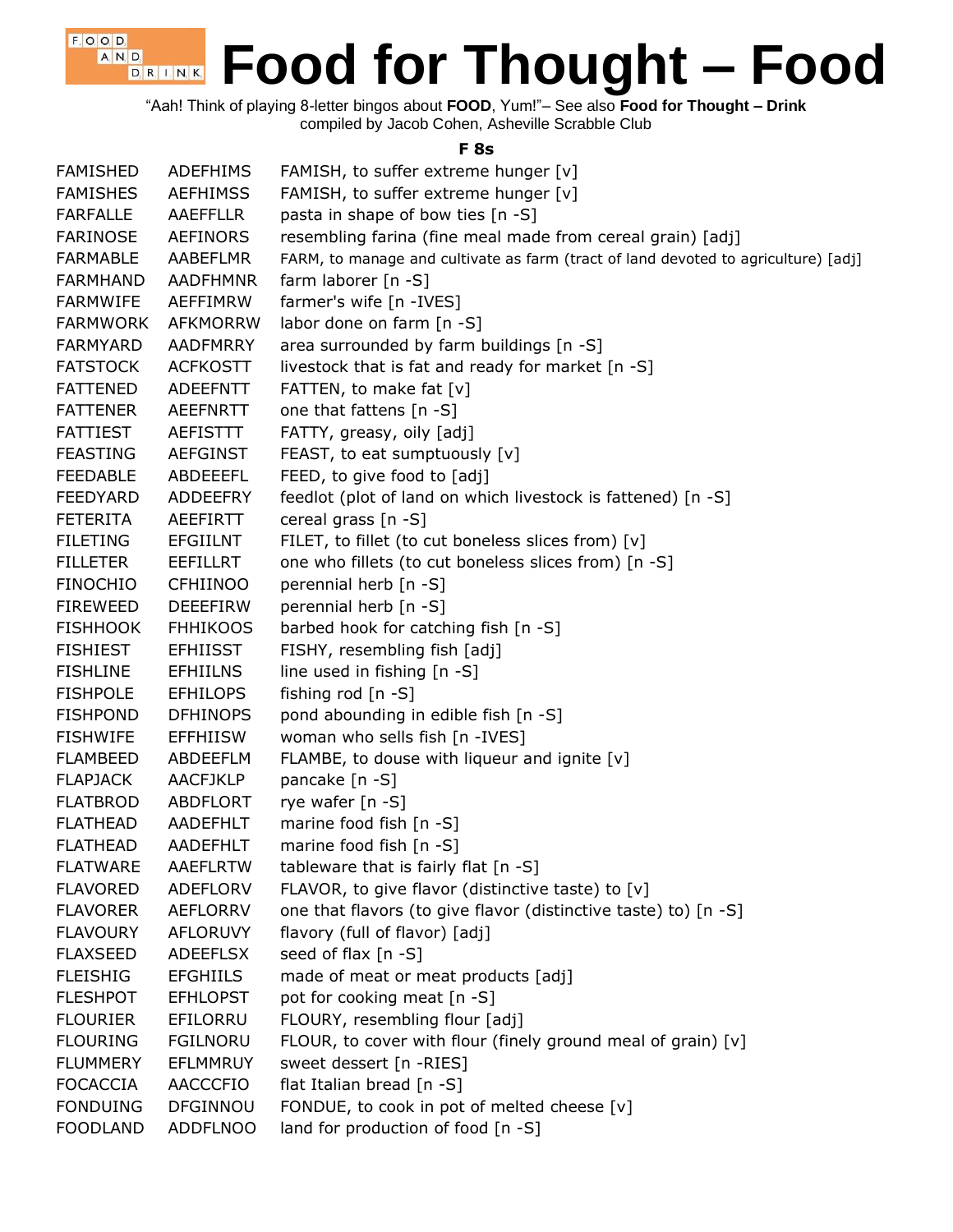"Aah! Think of playing 8-letter bingos about **FOOD**, Yum!"– See also **Food for Thought – Drink** compiled by Jacob Cohen, Asheville Scrabble Club

| <b>FOODLESS</b> | <b>DEFLOOSS</b> | FOOD, substance taken into body to maintain life and growth [adj]                                                |
|-----------------|-----------------|------------------------------------------------------------------------------------------------------------------|
| <b>FOODWAYS</b> | <b>ADFOOSWY</b> | eating habits of people [n]                                                                                      |
| <b>FOOTLONG</b> | <b>FGLNOOOT</b> | hot dog one foot long [n -S]                                                                                     |
| <b>FORAGING</b> | AFGGINOR        | FORAGE, to search about [v]                                                                                      |
| <b>FORKIEST</b> | <b>EFIKORST</b> | FORKY, resembling fork (pronged implement) [adj]                                                                 |
| <b>FORKLESS</b> | <b>EFKLORSS</b> | having no fork [adj]                                                                                             |
| <b>FREEZING</b> | EEFGINRZ        | method by which foods are frozen to preserve them [n -S]                                                         |
| <b>FRENCHED</b> | <b>CDEEFHNR</b> | FRENCH, to cut into thin strips before cooking [v]                                                               |
| <b>FRENCHES</b> | <b>CEEFHNRS</b> | FRENCH, to cut into thin strips before cooking [v]                                                               |
| <b>FRICANDO</b> | <b>ACDFINOR</b> | roasted loin of veal [n -ES]                                                                                     |
| <b>FRIJOLES</b> | <b>EFIJLORS</b> | FRIJOL, bean used as food [n]                                                                                    |
| <b>FRITTATA</b> | AAFIRTTT        | unfolded omelet with chopped vegetables or meat [n -S]                                                           |
| <b>FRIULANO</b> | AFILNORU        | mild Italian cheese [n -S]                                                                                       |
| <b>FROGGING</b> | <b>FGGGINOR</b> | FROG, to hunt frogs (web-footed tailless amphibians) [v]                                                         |
| <b>FROMENTY</b> | <b>EFMNORTY</b> | frumenty (dish of wheat boiled in milk and sweetened with sugar) [n -TIES]                                       |
| <b>FROSTING</b> | <b>FGINORST</b> | icing (sweet mixture for covering cakes) [n -S]                                                                  |
| <b>FRUCTIFY</b> | <b>CFFIRTUY</b> | to bear fruit [v -FIED, -ING, -FIES]                                                                             |
| <b>FRUCTOSE</b> | <b>CEFORSTU</b> | sugar found in various fruits [n -S]                                                                             |
| <b>FRUITAGE</b> | <b>AEFGIRTU</b> | process of bearing fruit [n -S]                                                                                  |
| <b>FRUITIER</b> | EFIIRRTU        | FRUITY, suggestive of fruit [adj]                                                                                |
| <b>FRUITILY</b> | <b>FIILRTUY</b> | FRUITY, suggestive of fruit [adv]                                                                                |
| <b>FRUITING</b> | <b>FGIINRTU</b> | production of fruit on tree [n -S] / FRUIT, to bear fruit (usually edible reproductive bodies of seed plant) [v] |
| <b>FRUITLET</b> | EFILRTTU        | small fruit $[n - S]$                                                                                            |
| <b>FRUMENTY</b> | <b>EFMNRTUY</b> | dish of wheat boiled in milk and sweetened with sugar [n -TIES]                                                  |
| <b>FRYBREAD</b> | ABDEFRRY        | fried bread [n -S]                                                                                               |
| <b>FUDGIEST</b> | <b>DEFGISTU</b> | FUDGY, resembling fudge (soft, sweet candy) [adj]                                                                |
| <b>FURMENTY</b> | <b>EFMNRTUY</b> | frumenty (dish of wheat boiled in milk and sweetened with sugar) [n -TIES]                                       |
|                 |                 | G <sub>8s</sub>                                                                                                  |
| <b>GARBAGEY</b> | AABEGGRY        | GARBAGE, food waste [adj]                                                                                        |
| <b>GARBANZO</b> | AABGNORZ        | chickpea (Asian herb) [n -S]                                                                                     |
| <b>GARDENED</b> | ADDEEGNR        | GARDEN, to cultivate plot of ground [v]                                                                          |
| <b>GARDENER</b> | <b>ADEEGNRR</b> | one that gardens (to cultivate plot of ground) [n -S]                                                            |
| <b>GARLICKY</b> | <b>ACGIKLRY</b> | smelling or tasting of garlic [adj -KIER, -KIEST]                                                                |
| <b>GAUNTEST</b> | AEGNSTTU        | GAUNT, emaciated [adj]                                                                                           |
| <b>GAZPACHO</b> | AACGHOPZ        | cold, spicy soup [n -S]                                                                                          |
| <b>GEOPHAGY</b> | <b>AEGGHPOY</b> | practice of eating earth substances [n -GIES]                                                                    |
| <b>GEOPONIC</b> | <b>CEGINOOP</b> | pertaining to farming (business of operating farm) [adj]                                                         |
| <b>GERANIAL</b> | AAEGILNR        | citral (lemon flavoring) [n -S]                                                                                  |
| <b>GINGELEY</b> | <b>EEGGILNY</b> | gingelly (sesame seed or its oil) [n -S]                                                                         |
| <b>GINGELLI</b> | <b>EGGIILLN</b> | gingelly (sesame seed or its oil) [n -S]                                                                         |
| <b>GINGELLY</b> | <b>EGGILLNY</b> | sesame seed or its oil [n -LIES]                                                                                 |
| <b>GINGERED</b> | <b>DEEGGINR</b> | GINGER, to flavor with ginger (pungent spice) [v]                                                                |
| <b>GINGILLI</b> | <b>GGIIILLN</b> | gingelly (sesame seed or its oil) [n -S]                                                                         |
| <b>GLACEING</b> | <b>ACEGGILN</b> | GLACE, to cover with icing [v]                                                                                   |
| <b>GLAIRIER</b> | <b>AEGIILRR</b> | GLAIRY, resembling egg white [adj]                                                                               |
| <b>GLAIRING</b> | AGGIILNR        | GLAIR, to coat with egg white [v] / GLAIRE, to glair [v]                                                         |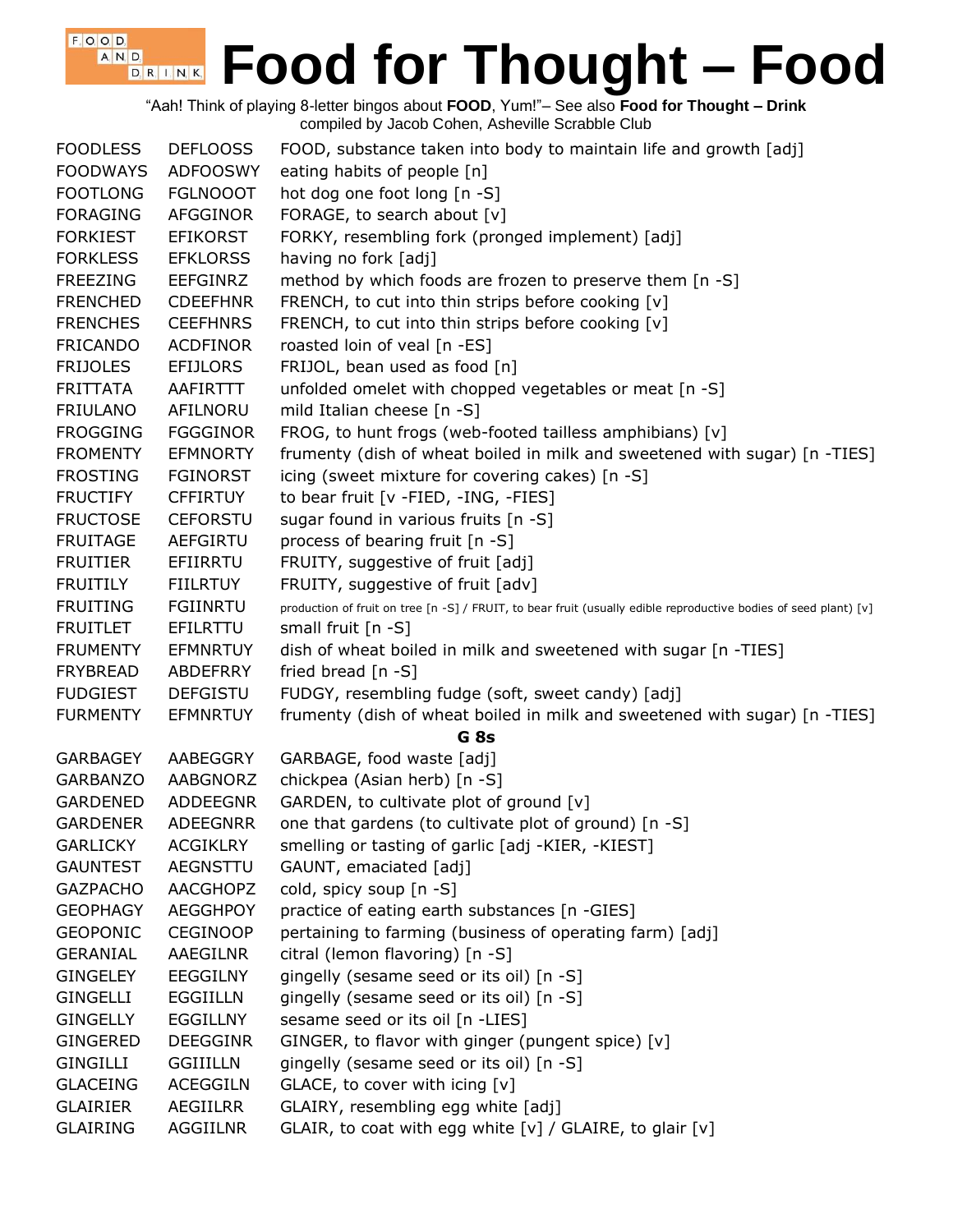"Aah! Think of playing 8-letter bingos about **FOOD**, Yum!"– See also **Food for Thought – Drink** compiled by Jacob Cohen, Asheville Scrabble Club

 $F$ , O, O, D, A N D

| <b>GLUHWEIN</b> | <b>EGHILNUW</b> | wine flavored with spices $[n - S]$                                                                 |
|-----------------|-----------------|-----------------------------------------------------------------------------------------------------|
| <b>GLUTCHED</b> | <b>CDEGHLTU</b> | GLUTCH, to drink or swallow [v]                                                                     |
| <b>GLUTCHES</b> | <b>CEGHLSTU</b> | GLUTCH, to drink or swallow [v]                                                                     |
| <b>GLUTELIN</b> | <b>EGILLNTU</b> | any of group of proteins occurring in cereal grains [n -S]                                          |
| <b>GLUTENIN</b> | <b>EGILNNTU</b> | protein of cereal grains that gives adhesiveness to bread dough [n -S]                              |
| <b>GLUTTING</b> | <b>GGILNTTU</b> | GLUT, to feed or fill to excess [v]                                                                 |
| <b>GLUTTONY</b> | <b>GLNOTTUY</b> | excessive eating [n -NIES]                                                                          |
| <b>GOBBLING</b> | <b>BBGGILNO</b> | GOBBLE, to eat hastily [v]                                                                          |
| <b>GORGEDLY</b> | <b>DEGGLORY</b> | GORGE, to stuff with food [adv]                                                                     |
| <b>GRAPIEST</b> | <b>AEGIPRST</b> | GRAPY, resembling grapes (edible berry) [adj] / GRAPEY, grapy [adj]                                 |
| <b>GRATINEE</b> | <b>AEEGINRT</b> | to cook food that is covered with crust [v -D, -ING, -S]                                            |
| <b>GRAVLAKS</b> | <b>AAGKLRSV</b> | gravlax (cured salmon) [n GRAVLAKS]                                                                 |
| <b>GRAYLING</b> | AGGILNRY        | food fish $[n -S]$                                                                                  |
| <b>GRAZABLE</b> | AABEGLRZ        | GRAZE, to feed on growing grass [adj]                                                               |
| <b>GREENING</b> | <b>EEGGINNR</b> | variety of apple [n -S]                                                                             |
| <b>GRILLADE</b> | <b>ADEGILLR</b> | dish of grilled meat [n -S]                                                                         |
| <b>GRILLERY</b> | <b>EGILLRRY</b> | place where grilled foods are served [n -RIES]                                                      |
| <b>GRILLING</b> | <b>GGIILLNR</b> | GRILL, to broil on gridiron [v]                                                                     |
| <b>GULOSITY</b> | <b>GILOSTUY</b> | gluttony (excessive eating) [n -TIES]                                                               |
| <b>GUSTABLE</b> | ABEGLSTU        | savory food [n -S]                                                                                  |
| <b>GUTTLING</b> | <b>GGILNTTU</b> | GUTTLE, to eat rapidly [v]                                                                          |
|                 |                 | <b>H</b> 8s                                                                                         |
| <b>HABANERO</b> | <b>AABEHNOR</b> | hot chili pepper [n -S]                                                                             |
| <b>HAGBERRY</b> | ABEGHRRY        | small cherry (fruit) [n -RIES]                                                                      |
| <b>HAGGISES</b> | <b>AEGGHISS</b> | HAGGIS, Scottish dish made of sheep's inner organs, which are cut up, spiced, and cooked in bag [n] |
| <b>HALALLED</b> | AADEHLLL        | HALAL, to slaughter animal according to Muslim law [v]                                              |
| HALUTZIM        | AHILMTUZ        | HALUTZ, Israeli farmer [n]                                                                          |
| <b>HANGRIER</b> | <b>AEGHINRR</b> | HANGRY, hungry to point of irritability [adj]                                                       |
| <b>HARDTACK</b> | <b>AACDHKRT</b> | hard biscuit [n -S]                                                                                 |
| <b>HATCHERY</b> | <b>ACEHHRTY</b> | place for hatching eggs [n -RIES]                                                                   |
| <b>HATCHING</b> | <b>ACGHHINT</b> | HATCH, to bring forth young from egg [v]                                                            |
| <b>HAYFIELD</b> | <b>ADEFHILY</b> | field where grasses for hay are grown $[n -S]$                                                      |
| <b>HAYMAKER</b> | AAEHKMRY        | one that makes hay [n -S]                                                                           |
| <b>HAZELNUT</b> | <b>AEHLNTUZ</b> | edible nut [n -S]                                                                                   |
| <b>HERBAGED</b> | ABDEEGHR        | HERBAGE, nonwoody plant life [adj]                                                                  |
| <b>HERBIEST</b> | <b>BEEHIRST</b> | HERBY, abounding in herbs [adj]                                                                     |
| <b>HERBLESS</b> | <b>BEEHLRSS</b> | lacking herbs [adj]                                                                                 |
| <b>HERBLIKE</b> | <b>BEEHIKLR</b> | resembling herb (flowering plant with nonwoody stem) [adj]                                          |
| <b>HIGHBROW</b> | <b>BGHHIORW</b> | person who has superior tastes [n -S]                                                               |
| <b>HIGHBUSH</b> | <b>BGHHHISU</b> | one of various bushes bearing edible berries [n -ES]                                                |
| <b>HOLOZOIC</b> | <b>CHILOOOZ</b> | eating solid foods [adj]                                                                            |
| <b>HOMINIES</b> | <b>EHIIMNOS</b> | HOMINY, hulled, dried corn [n]                                                                      |
| <b>HOMMOSES</b> | <b>EHMMOOSS</b> | HOMMOS, hummus (paste of pureed chickpeas and tahini) [n]                                           |
| <b>HONEYING</b> | EGHINNOY        | HONEY, to sweeten with honey (sweet viscous fluid) [v]                                              |
| <b>HOPPIEST</b> | <b>EHIOPPST</b> | HOPPY, having taste of hops (catkins of particular vine) [adj]                                      |
| <b>HUMOUSES</b> | <b>EHMOSSUU</b> | HUMOUS, hummus (paste of pureed chickpeas and tahini) [n]                                           |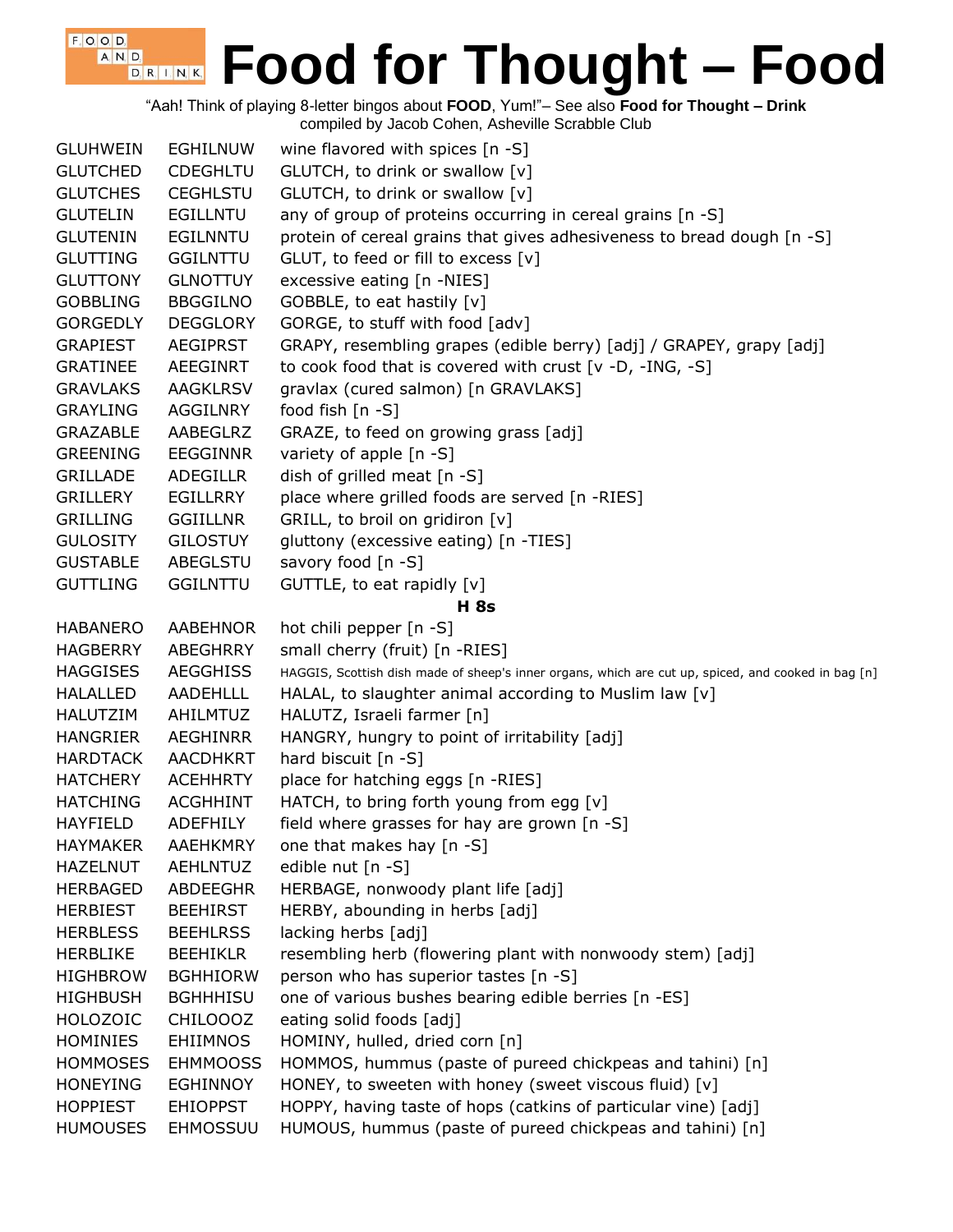"Aah! Think of playing 8-letter bingos about **FOOD**, Yum!"– See also **Food for Thought – Drink** compiled by Jacob Cohen, Asheville Scrabble Club

 $F$ , O, O, D, A N D

| <b>HUNGERED</b> | DEEGHNRU        | HUNGER, to crave (to desire greatly) $[v]$                           |
|-----------------|-----------------|----------------------------------------------------------------------|
| <b>HUNGRIER</b> | EGHINRRU        | HUNGRY, wanting food [adj]                                           |
| <b>HUNGRILY</b> | <b>GHILNRUY</b> | HUNGRY, wanting food [adv]                                           |
| <b>HUNTABLE</b> | ABEHLNTU        | HUNT, to pursue for food or sport [adj]                              |
| <b>HUNTEDLY</b> | <b>DEHLNTUY</b> | HUNT, to pursue for food or sport [adv]                              |
| <b>HUNTRESS</b> | <b>EHNRSSTU</b> | female hunter (one that hunts (to pursue for food or sport)) [n -ES] |
| <b>HUNTSMAN</b> | <b>AHMNNSTU</b> | hunter (one that hunts (to pursue for food or sport)) [n -MEN]       |
|                 |                 | <b>I</b> 8s                                                          |
| <b>ICEBOXES</b> | <b>BCEEIOSX</b> | ICEBOX, cabinet for cooling food [n]                                 |
| <b>ICEHOUSE</b> | <b>CEEHIOSU</b> | building for storing ice [n -S]                                      |
| <b>ICEMAKER</b> | <b>ACEEIKMR</b> | appliance that makes ice [n -S]                                      |
| <b>INCUBATE</b> | ABCEINTU        | to warm eggs for hatching [v -D, -TING, -S]                          |
| <b>INEDIBLE</b> | <b>BDEEIILN</b> | not fit to be eaten [adv]                                            |
| <b>INEDIBLY</b> | <b>BDEIILNY</b> | INEDIBLE, not fit to be eaten [adv]                                  |
|                 |                 | J <sub>8s</sub>                                                      |
| <b>JAGGHERY</b> | <b>AEGGHJRY</b> | jaggery (coarse, dark sugar) [n -RIES]                               |
| <b>JALAPENO</b> | AAEJLNOP        | hot pepper [n -S]                                                    |
| <b>JAMMIEST</b> | <b>AEIJMMST</b> | JAMMY, sticky with jam (boiled fruit and sugar) [adj]                |
| <b>JARGONEL</b> | <b>AEGJLNOR</b> | variety of pear [n -S]                                               |
| <b>JULIENNE</b> | EEIJLNNU        | to cut food into long thin strips [v -D, -NING, -S]                  |
| <b>JUNKETED</b> | <b>DEEJKNTU</b> | JUNKET, to banquet (to feast (to eat sumptuously)) [v]               |
| <b>JUNKETER</b> | <b>EEJKNRTU</b> | one that junkets (to banquet (to feast)) [n -S]                      |
|                 |                 | K <sub>8s</sub>                                                      |
| <b>KABELJOU</b> | ABEJKLOU        | large food fish [n -S]                                               |
| KAILYARD        | <b>AADIKLRY</b> | kaleyard (kitchen garden) [n -S]                                     |
| <b>KALAMATA</b> | AAAAKLMT        | black olive grown in Greece [n -S]                                   |
| <b>KALEWIFE</b> | <b>AEEFIKLW</b> | female vegetable vendor [n -IVES]                                    |
| KALEYARD        | <b>AADEKLRY</b> | kitchen garden [n -S]                                                |
| <b>KAOLIANG</b> | AAGIKLNO        | Asian sorghum [n -S]                                                 |
| KEDGEREE        | <b>DEEEEGKR</b> | food in India [n -S]                                                 |
| <b>KERNELED</b> | <b>DEEEKLNR</b> | KERNEL, to envelop as kernel (inner part of nut) [v]                 |
| <b>KETCHUPY</b> | <b>CEHKPTUY</b> | KETCHUP, spicy tomato sauce [adj -PIER, -PIEST]                      |
| KIELBASA        | AABEIKLS        | smoked sausage [n -S, -SI or -SY]                                    |
| KIELBASI        | <b>ABEIIKLS</b> | KIELBASA, smoked sausage [n]                                         |
| KIELBASY        | ABEIKLSY        | KIELBASA, smoked sausage [n]                                         |
| <b>KINGFISH</b> | <b>FGHIIKNS</b> | marine food fish [n -ES]                                             |
| KIPPERED        | <b>DEEIKPPR</b> | KIPPER, to cure fish by salting and smoking $[v]$                    |
| <b>KIPPERER</b> | <b>EEIKPPRR</b> | one that kippers (to cure fish by salting and smoking) [n -S]        |
| <b>KNEADING</b> | ADEGIKNN        | KNEAD, to work into uniform mixture with hands [v]                   |
| KOHLRABI        | ABHIKLOR        | variety of cabbage [n -ES]                                           |
| KOLBASSA        | <b>AABKLOSS</b> | kielbasa (smoked sausage) [n -S]                                     |
| KOLBASSI        | ABIKLOSS        | kielbasa (smoked sausage) [n -S]                                     |
| <b>KOLHOZES</b> | <b>EHKLOOSZ</b> | KOLHOZ, kolkhoz (collective farm in Russia) [n]                      |
| <b>KOLKOZES</b> | <b>EKKLOOSZ</b> | KOLKOZ, kolkhoz (collective farm in Russia) [n]                      |
| <b>KREPLACH</b> | <b>ACEHKLPR</b> | dumplings filled with ground meat or cheese [n KREPLACH]             |
| <b>KREPLECH</b> | <b>CEEHKLPR</b> | kreplach (dumplings filled with ground meat or cheese) [n KREPLECH]  |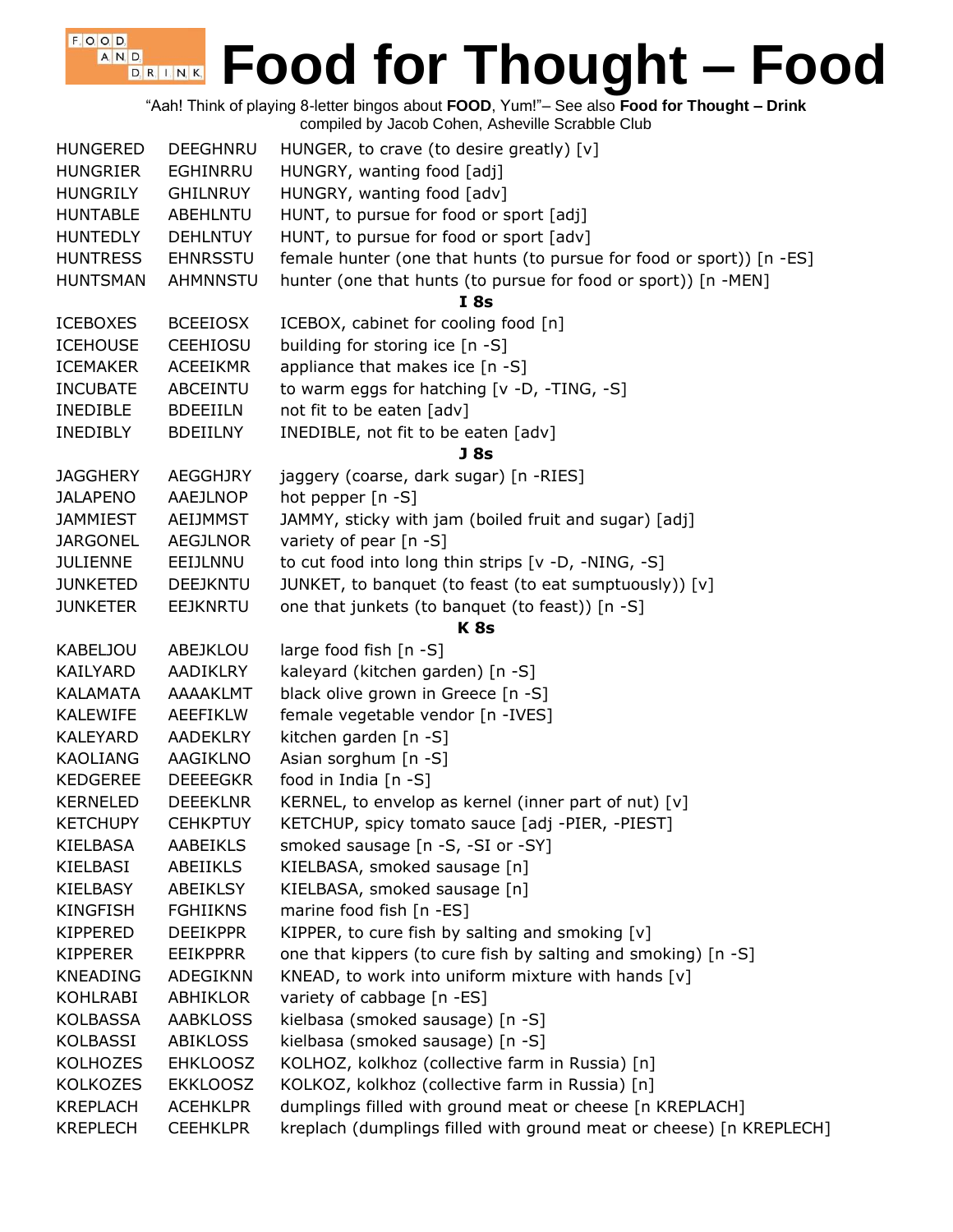"Aah! Think of playing 8-letter bingos about **FOOD**, Yum!"– See also **Food for Thought – Drink**

compiled by Jacob Cohen, Asheville Scrabble Club

 $F$ , O, O, D, A N D

| <b>KRUMKAKE</b> | AEKKKMRU        | large thin cookie [n -S]<br>L8s                                                   |
|-----------------|-----------------|-----------------------------------------------------------------------------------|
| <b>LABRUSCA</b> | <b>AABCLRSU</b> | fox grape $[n -S]$                                                                |
| LAMBIEST        | ABEILMST        | LAMBY, resembling lamb [adj]                                                      |
| LAMBLIKE        | ABEIKLLM        | resembling lamb [adj]                                                             |
| LARDIEST        | <b>ADEILRST</b> | LARDY, resembling lard [adj]                                                      |
| LARDLIKE        | <b>ADEIKLLR</b> | resembling lard [adj]                                                             |
| <b>LAVASHES</b> | <b>AAEHLSSV</b> | LAVASH, thin flat bread of Armenian origin [n]                                    |
| <b>LEAFROLL</b> | <b>AEFLLLOR</b> | virus disease of potatoes [n -S]                                                  |
| <b>LEAVENED</b> | ADEEELNV        | LEAVEN, to produce fermentation in [v]                                            |
| <b>LECYTHUS</b> | <b>CEHLSTUY</b> | lekythos (oil jar used in ancient Greece) [n -HI]                                 |
| <b>LEKYTHOS</b> | <b>EHKLOSTY</b> | oil jar used in ancient Greece [n -OI]                                            |
| <b>LEKYTHUS</b> | <b>EHKLSTUY</b> | lekythos (oil jar used in ancient Greece) [n -HI]                                 |
| <b>LEMONIER</b> | <b>EEILMNOR</b> | LEMONY, LEMON, citrus fruit [adj]                                                 |
| <b>LEMONISH</b> | <b>EHILMNOS</b> | LEMON, citrus fruit [adj]                                                         |
| <b>LEVULOSE</b> | <b>EELLOSUV</b> | very sweet sugar [n -S]                                                           |
| <b>LICORICE</b> | <b>CCEIILOR</b> | perennial herb [n -S]                                                             |
| <b>LINGUICA</b> | <b>ACGIILNU</b> | spicy Portuguese sausage [n -S]                                                   |
| LINGUINE        | EGIILNNU        | linguini (type of pasta (food made of dough)) [n -S]                              |
| LINGUINI        | GIIILNNU        | type of pasta (food made of dough) [n -S]                                         |
| <b>LINGUISA</b> | AGIILNSU        | linguica (spicy Portuguese sausage) [n -S]                                        |
| <b>LITENESS</b> | <b>EEILNSST</b> | state of being lite (lower in calories or having less of some ingredient) [n -ES] |
| <b>LOCAVORE</b> | <b>ACELOORV</b> | one who eats foods grown locally when possible [n -S]                             |
| <b>LOLLIPOP</b> | <b>ILLLOOPP</b> | piece of candy on end of stick [n -S]                                             |
| <b>LOLLYPOP</b> | <b>LLLOOPPY</b> | lollipop (piece of candy on end of stick) [n -S]                                  |
| <b>LUNCHBOX</b> | <b>BCHLNOUX</b> | container for carrying meals to school or work [n -ES]                            |
| <b>LUNCHEON</b> | <b>CEHLNNOU</b> | noonday meal [n -S]                                                               |
| <b>LUNCHING</b> | <b>CGHILNNU</b> | LUNCH, to eat noonday meal $[v]$                                                  |
| <b>LUSCIOUS</b> | <b>CILOSSUU</b> | having very pleasing taste or smell [adj]                                         |
| <b>LUTEFISK</b> | <b>EFIKLSTU</b> | dried codfish [n -S]                                                              |
|                 |                 | <b>M</b> 8s                                                                       |
| MACARONI        | <b>AACIMNOR</b> | tubular pasta [n -S or -ES]                                                       |
| <b>MACAROON</b> | <b>AACMNOOR</b> | type of cookie (small, flat cake) [n -S]                                          |
| <b>MACKEREL</b> | <b>ACEEKLMR</b> | marine food fish [n -S]                                                           |
| MAHIMAHI        | AAHHIIMM        | food fish in Hawaii [n -S]                                                        |
| MAMALIGA        | AAAGILMM        | cornmeal porridge [n -S]                                                          |
| <b>MANCIPLE</b> | <b>ACEILMNP</b> | officer authorized to purchase provisions [n -S]                                  |
| <b>MANDARIN</b> | AADIMNNR        | citrus fruit [n -S]                                                               |
| <b>MARBLING</b> | ABGILMNR        | intermixture of fat and lean in meat [n -S]                                       |
| MARGARIN        | AAGIMNRR        | butter substitute [n -S]                                                          |
| MARINADE        | AADEIMNR        | to marinate (to soak in seasoned liquid before cooking) [v -D, -DING, -S]         |
| MARINARA        | AAAIMNRR        | seasoned tomato sauce [n -S]                                                      |
| MARINATE        | AAEIMNRT        | to soak in seasoned liquid before cooking [v -D, -TING, -S]                       |
| <b>MARJORAM</b> | <b>AAJMMORR</b> | fragrant herb [n -S]                                                              |
| MARZIPAN        | AAIMNPRZ        | almond candy $[n-S] / [v -D, -ING, -S]$                                           |
| MASHGIAH        | AAGHHIMS        | inspector of kosher establishments [n -ICHIM, -IHIM]                              |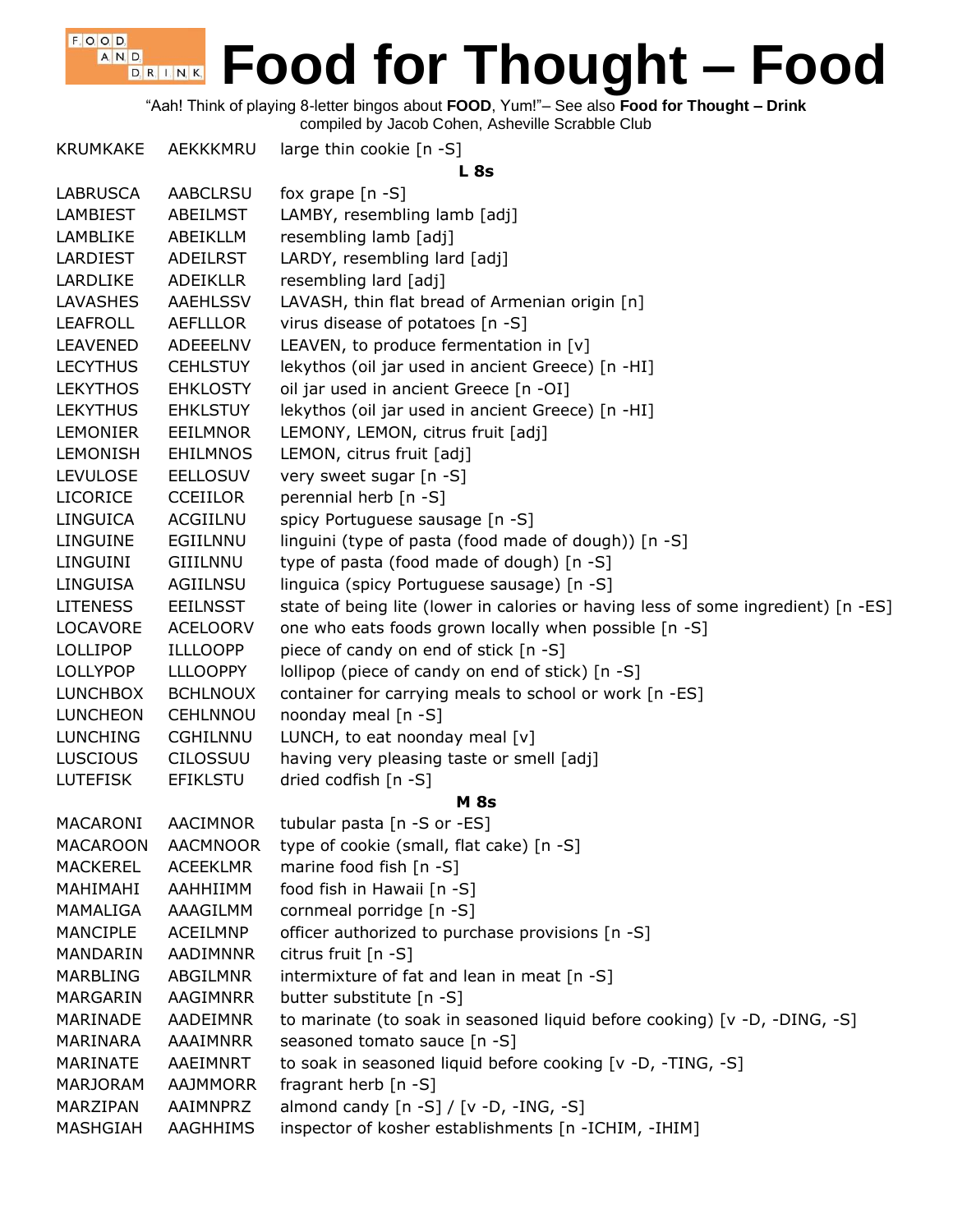#### $F$ , O, O, D, **Food for Thought – Food** A N D D R I N K

"Aah! Think of playing 8-letter bingos about **FOOD**, Yum!"– See also **Food for Thought – Drink**

compiled by Jacob Cohen, Asheville Scrabble Club

| <b>MATELOTE</b> | <b>AEELMOTT</b> | fish stew [n -S]                                             |
|-----------------|-----------------|--------------------------------------------------------------|
| <b>MEALLESS</b> | <b>AEELLMSS</b> | lacking meal [adj]                                           |
| MEALTIME        | <b>AEEILMMT</b> | usual time for meal [n -S]                                   |
| MEATBALL        | AABELLMT        | small ball of chopped meat [n -S]                            |
| <b>MEATHOOK</b> | <b>AEHKMOOT</b> | hook on which to hang meat [n -S]                            |
| <b>MEATIEST</b> | <b>AEEIMSTT</b> | MEATY, full of meat [adj]                                    |
| <b>MEATLESS</b> | <b>AEELMSST</b> | having no meat [adj]                                         |
| <b>MEATLOAF</b> | <b>AAEFLMOT</b> | baked loaf of ground meat [n -AVES]                          |
| <b>MELLIFIC</b> | <b>CEFIILLM</b> | producing honey [adj]                                        |
| <b>MELLOWED</b> | <b>DEELLMOW</b> | MELLOW, to make or become mellow [v]                         |
| <b>MELLOWER</b> | <b>EELLMORW</b> | MELLOW, soft and full-flavored from ripeness [adj]           |
| <b>MELLOWLY</b> | <b>ELLLMOWY</b> | MELLOW, soft and full-flavored from ripeness [adv]           |
| <b>MESSMATE</b> | <b>AEEMMSST</b> | person with whom one eats regularly [n -S]                   |
| MEUNIERE        | EEEIMNRU        | cooked in browned butter [adj]                               |
| <b>MIDDLING</b> | <b>DDGIILMN</b> | cut of pork $[n -S]$                                         |
| <b>MIGNONNE</b> | <b>EGIMNNNO</b> | daintily small [adj]                                         |
| <b>MILKFISH</b> | <b>FHIIKLMS</b> | marine food fish [n -ES]                                     |
| MINNEOLA        | <b>AEILMNNO</b> | reddish tangelo [n -S]                                       |
| MINTIEST        | EIIMNSTT        | MINTY, having flavor of mint (aromatic herb) [adj]           |
| MIREPOIX        | <b>EIIMOPRX</b> | sauteed mixture of diced vegetables [n MIREPOIX]             |
| <b>MISEATEN</b> | <b>AEEIMNST</b> | MISEAT, to eat improperly [v]                                |
| MOSHAVIM        | AHIMMOSV        | MOSHAV, cooperative settlement of small farms in Israel [n]  |
| <b>MOUSSAKA</b> | <b>AAKMOSSU</b> | Middle Eastern dish of meat and eggplant [n -S]              |
| <b>MOUTHING</b> | <b>GHIMNOTU</b> | MOUTH, to put into mouth [v]                                 |
| <b>MUENSTER</b> | <b>EEMNRSTU</b> | mild cheese [n -S]                                           |
| <b>MULBERRY</b> | <b>BELMRRUY</b> | tree bearing edible, berrylike fruit [n -RIES]               |
| MULLIGAN        | AGILLMNU        | stew of various meats and vegetables [n -S]                  |
| <b>MULLOWAY</b> | <b>ALLMOUWY</b> | kabeljou (large food fish) [n -S]                            |
| <b>MUNCHIER</b> | CEHIMNRU        | MUNCHY, suitable for snacking [adj]                          |
| <b>MUNCHIES</b> | <b>CEHIMNSU</b> | MUNCHIE, small amount of food eaten between meals [n]        |
| <b>MUNCHING</b> | <b>CGHIMNNU</b> | MUNCH, to chew with crackling sound [v]                      |
| <b>MURPHIES</b> | <b>EHIMPRSU</b> | MURPHY, potato (edible tuber of cultivated plant) [n]        |
| MUSTARDY        | ADMRSTUY        | resembling mustard (pungent seasoning) [adj]                 |
|                 |                 | <b>N</b> 8s                                                  |
| <b>NAPOLEON</b> | AELNNOOP        | type of pastry (sweet baked food) [n -S]                     |
| <b>NIBBLIES</b> | <b>BBEIILNS</b> | NIBBLY, small food item [n]                                  |
| <b>NICENESS</b> | <b>CEEINNSS</b> | quality of being nice (pleasing to senses) [n -ES]           |
| <b>NOISETTE</b> | <b>EEINOSTT</b> | small round piece of meat [n -S]                             |
| <b>NONDAIRY</b> | ADINNORY        | having no milk products [adj]                                |
| <b>NONFATTY</b> | <b>AFNNOTTY</b> | not fatty (greasy; oily) [adj]                               |
| <b>NONSTICK</b> | <b>CIKNNOST</b> | allowing of easy removal of cooked food particles [adj]      |
| <b>NOPALITO</b> | <b>AILNOOPT</b> | stem of nopal used as food [n -S]                            |
| <b>NORMANDE</b> | <b>ADEMNNOR</b> | prepared with foods associated with Normandy [adj]           |
| <b>NOUVELLE</b> | <b>EELLNOUV</b> | style of French cooking [n -S]                               |
| <b>NURTURER</b> | <b>ENRRRTUU</b> | one that nurtures (to nourish (to sustain with food)) [n -S] |
| <b>NUTGRASS</b> | <b>AGNRSSTU</b> | perennial herb [n -ES]                                       |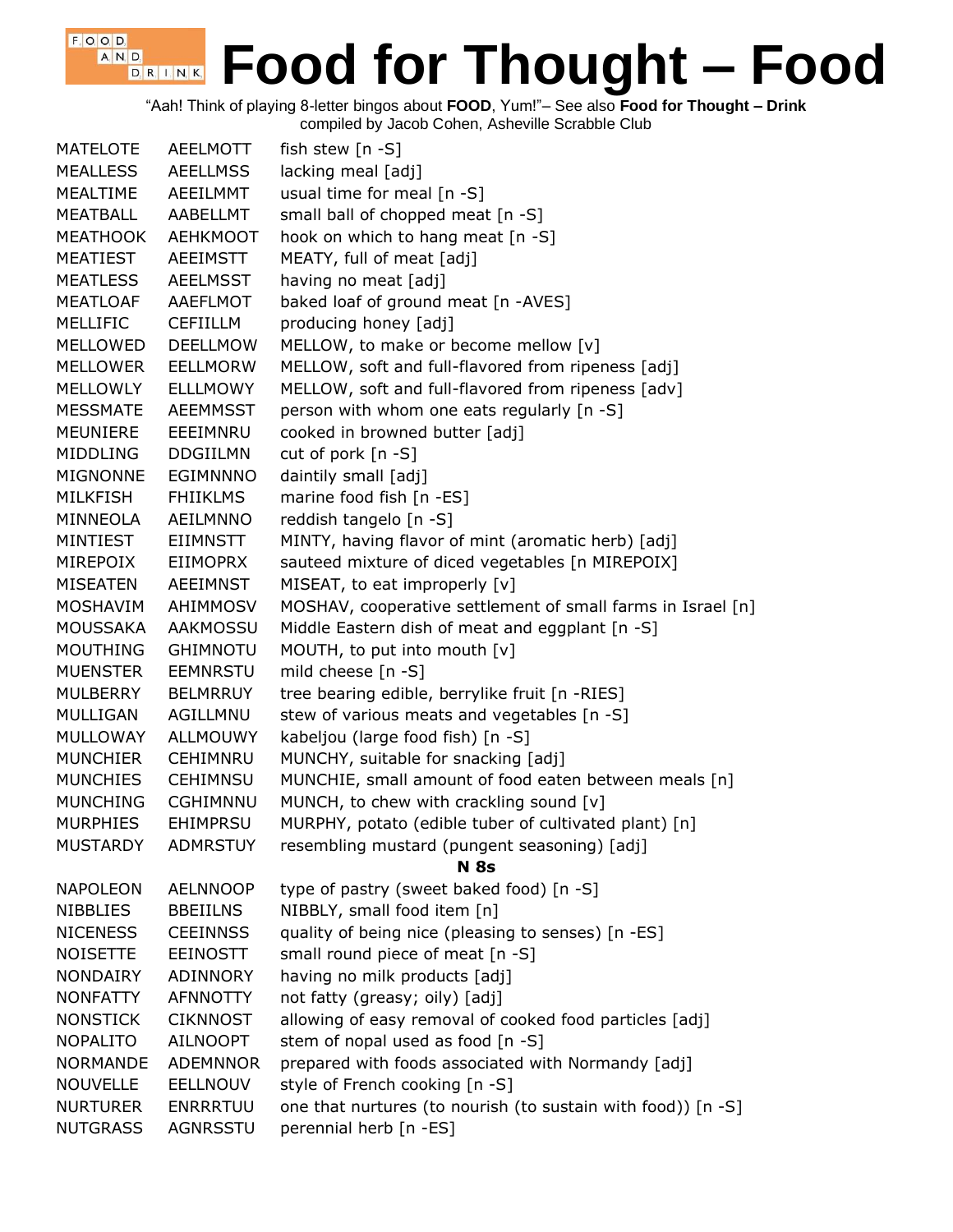"Aah! Think of playing 8-letter bingos about **FOOD**, Yum!"– See also **Food for Thought – Drink** compiled by Jacob Cohen, Asheville Scrabble Club

 $F$ , O, O, D, A N D

| <b>NUTMEGGY</b> | <b>EGGMNTUY</b> | NUTMEG, aromatic seed used as spice [adj -GIER, -GIEST]                   |
|-----------------|-----------------|---------------------------------------------------------------------------|
| NUTRIENT        | EINNRTTU        | nourishing substance [n -S]                                               |
| <b>NUTSHELL</b> | <b>EHLLNSTU</b> | shell of nut [n -S]                                                       |
|                 |                 | <b>O</b> 8s                                                               |
| <b>OMELETTE</b> | <b>EEELMOTT</b> | omelet (dish of beaten eggs cooked and folded around filling) [n -S]      |
| <b>OMNIVORA</b> | <b>AIMNOORV</b> | omnivores (animal that eats all kinds of food) [n]                        |
| OMNIVORE        | <b>EIMNOORV</b> | animal that eats all kinds of food [n -S]                                 |
| <b>OMOPHAGY</b> | <b>AGHMOOPY</b> | eating of raw flesh [n -GIES]                                             |
| <b>OOLACHAN</b> | <b>AACHLNOO</b> | eulachon (marine food fish) [n -S]                                        |
| <b>OOLICHAN</b> | <b>ACHILNOO</b> | eulachon (marine food fish) [n -S]                                        |
| <b>ORECTIVE</b> | <b>CEEIORTV</b> | orectic (pertaining to appetites or desires) [adj]                        |
| ORIGANUM        | AGIMNORU        | aromatic herb $[n - S]$                                                   |
| <b>OSSOBUCO</b> | <b>BCOOOSSU</b> | dish of veal shanks braised with vegetables and white wine [n -S]         |
| <b>OUTEATEN</b> | AEENOTTU        | OUTEAT, to surpass in eating [v]                                          |
| <b>OUTFEAST</b> | AEFOSTTU        | to surpass in feasting [v -ED, -ING, -S]                                  |
| <b>OUTSAVOR</b> | <b>AOORSTUV</b> | to surpass in distinctive taste or smell [v -ED, -ING, -S]                |
| <b>OUTSMOKE</b> | <b>EKMOOSTU</b> | to surpass in smoking [v -D, -KING, -S]                                   |
| <b>OVENWARE</b> | <b>AEENORVW</b> | heat-resistant dishes for baking and serving food [n -S]                  |
| <b>OVERBAKE</b> | ABEEKORV        | to bake too long [v -D, -KING, -S]                                        |
| <b>OVERBEAT</b> | <b>ABEEORTV</b> | to beat too much [v -EN, -ING, -S]                                        |
| OVERBOIL        | <b>BEILOORV</b> | to boil too long [v -ED, -ING, -S]                                        |
| <b>OVERCOOK</b> | <b>CEKOOORV</b> | to cook too long [v -ED, -ING, -S]                                        |
| <b>OVERCOOL</b> | <b>CELOOORV</b> | to make too cool [v -ED, -ING, -S]                                        |
| <b>OVERCROP</b> | <b>CEOOPRRV</b> | to exhaust fertility of by cultivating to excess [v -PPED, -PPING, -S]    |
| <b>OVERCURE</b> | <b>CEEORRUV</b> | to cure too long [v -D, -RING, -S]                                        |
| OVERFEED        | <b>DEEEFORV</b> | to feed too much [v -FED, -ING, -S]                                       |
| <b>OVERFISH</b> | EFHIORSV        | to deplete supply of fish in area by fishing to excess [v -ED, -ING, -ES] |
| <b>OVERFULL</b> | <b>EFLLORUV</b> | too full [adj]                                                            |
| <b>OVERHEAT</b> | <b>AEEHORTV</b> | to heat to excess $[v - ED, -ING, -S]$                                    |
| OVERMELT        | <b>EELMORTV</b> | to melt too much [v -ED, -ING, -S]                                        |
| OVERRICH        | <b>CEHIORRV</b> | too rich [adj]                                                            |
| <b>OVERRIPE</b> | <b>EEIOPRRV</b> | too ripe [adj]                                                            |
| <b>OVERSALT</b> | <b>AELORSTV</b> | to salt to excess $[v - ED, -ING, -S]$                                    |
| <b>OVERSOAK</b> | <b>AEKOORSV</b> | to soak too much [v -ED, -ING, -S]                                        |
| <b>OVERSTIR</b> | <b>EIORRSTV</b> | to stir too much [v -RRED, -RRING, -S]                                    |
| <b>OVERTART</b> | <b>AEORRTTV</b> | too tart [adj]                                                            |
| <b>OVERWARM</b> | <b>AEMORRVW</b> | to warm too much $[v - ED, -ING, -S]$                                     |
| <b>OYSTERED</b> | <b>DEEORSTY</b> | OYSTER, to gather oysters (edible mollusks) [v]                           |
| <b>OYSTERER</b> | <b>EEORRSTY</b> | one that gathers or sells oysters [n -S]                                  |
|                 |                 | <b>P</b> 8s                                                               |
| PAILLARD        | AADILLPR        | slice of meat pounded thin and grilled [n -S]                             |
| PANBROIL        | ABILNOPR        | to fry in pan with little or no fat [v -ED, -ING, -S]                     |
|                 |                 |                                                                           |
| <b>PANCETTA</b> | <b>AACENPTT</b> | unsmoked Italian bacon [n -S]                                             |
| PANDOWDY        | <b>ADDNOPWY</b> | apple dessert [n -DIES]                                                   |
| <b>PANFORTE</b> | <b>AEFNOPRT</b> | hard spicy cake [n -S]                                                    |
| PANFRIED        | ADEFINPR        | PANFRY, to fry in frying pan [v]                                          |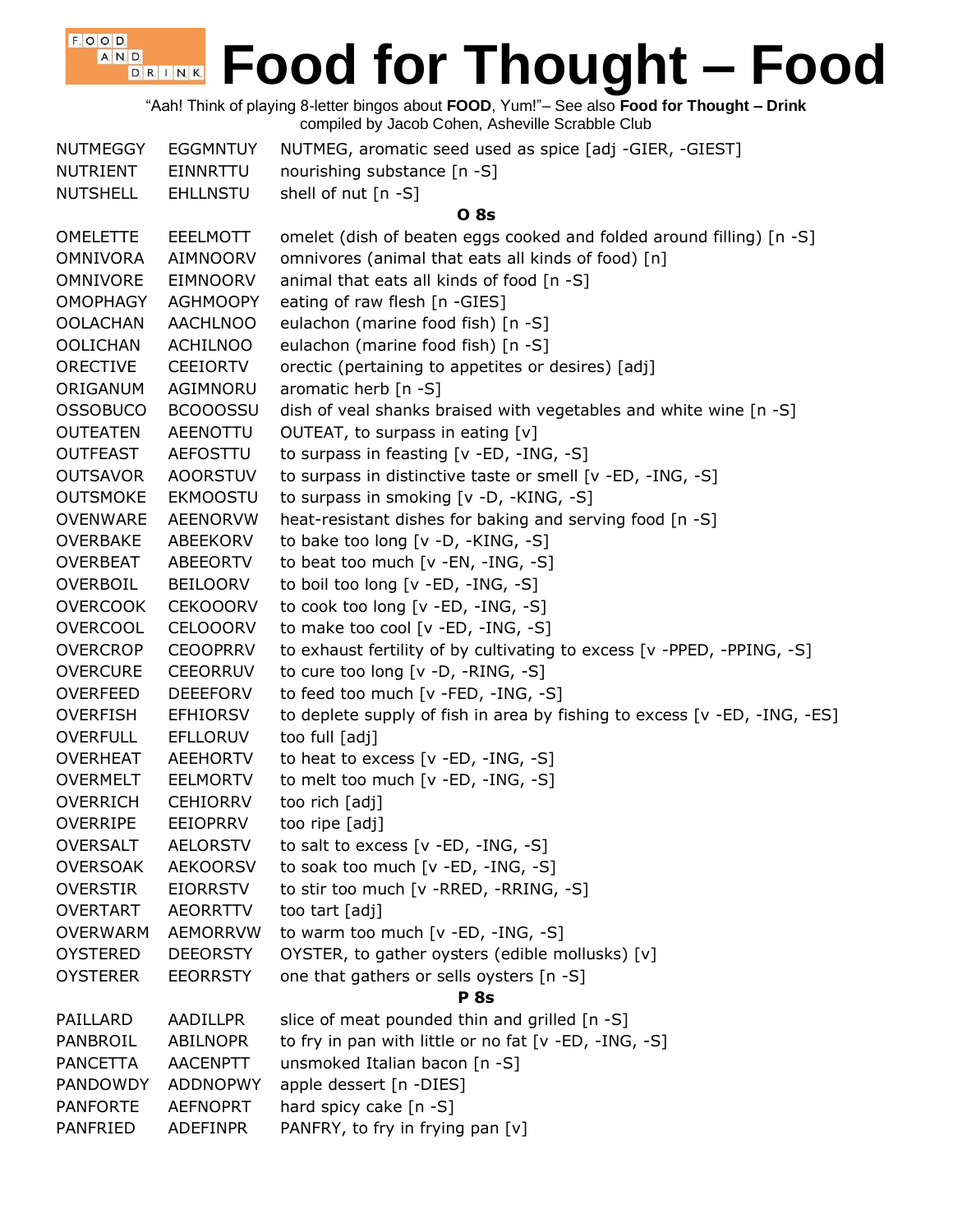"Aah! Think of playing 8-letter bingos about **FOOD**, Yum!"– See also **Food for Thought – Drink** compiled by Jacob Cohen, Asheville Scrabble Club

 $F$ , O, O, D, A N D

| <b>PANFRIES</b> | <b>AEFINPRS</b> | PANFRY, to fry in frying pan [v]                                                           |
|-----------------|-----------------|--------------------------------------------------------------------------------------------|
| PANNIKIN        | AIIKNNNP        | small saucepan (deep cooking pan with handle) [n -S]                                       |
| <b>PANTRIES</b> | <b>AEINPRST</b> | PANTRY, closet or room for storing kitchen utensils [n]                                    |
| PAPPADAM        | AAADMPPP        | papadum (thin, crisp bread of India) [n -S]                                                |
| PAPPADUM        | AADMPPPU        | papadum (thin, crisp bread of India) [n -S]                                                |
| <b>PAPPIEST</b> | <b>AEIPPPST</b> | PAPPY, resembling pap (soft food for infants) [adj]                                        |
| PAPRIKAS        | <b>AAIKPPRS</b> | Hungarian stew [n -ES]                                                                     |
| PARMESAN        | <b>AAEMNPRS</b> | hard, dry Italian cheese [n -S]                                                            |
| PARRIDGE        | ADEGIPRR        | porridge (soft food) [n -S]                                                                |
| <b>PARRITCH</b> | <b>ACHIPRRT</b> | porridge (soft food) [n -ES]                                                               |
| <b>PARSLIED</b> | <b>ADEILPRS</b> | PARSLEY, cultivated herb [adj]                                                             |
| <b>PASSOVER</b> | <b>AEOPRSSV</b> | lamb eaten at feast of Jewish holiday [n -S]                                               |
| <b>PASTITSO</b> | <b>AIOPSSTT</b> | Greek dish of ground meat, pasta, white sauce, and cheese [n -S]                           |
| PASTRAMI        | AAIMPRST        | highly seasoned smoked beef [n -S]                                                         |
| <b>PASTRIES</b> | <b>AEIPRSST</b> | PASTRY, sweet baked food [n]                                                               |
| PASTROMI        | <b>AIMOPRST</b> | pastrami (highly seasoned smoked beef) [n -S]                                              |
| PASTURAL        | AALPRSTU        | pertaining to pasture [adj]                                                                |
| <b>PASTURER</b> | <b>AEPRRSTU</b> | one that pastures livestock [n -S]                                                         |
| <b>PATTYPAN</b> | AANPPTTY        | pan in which patties are baked [n -S]                                                      |
| <b>PEANUTTY</b> | AENPTTUY        | having taste of peanuts [n -TIER, -TIEST]                                                  |
| PEARMAIN        | AAEIMNPR        | variety of apple [n -S]                                                                    |
| PECORINO        | <b>CEINOOPR</b> | hard cheese made from sheep's milk [n -S or -NI]                                           |
| PEMMICAN        | <b>ACEIMMNP</b> | food prepared by Native Americans [n -S]                                                   |
| PEPERONI        | <b>EEINOPPR</b> | highly seasoned sausage [n -S]                                                             |
| PEPONIDA        | ADEINOPP        | pepo (fruit having fleshy interior and hard rind) [n -S]                                   |
| PEPONIUM        | <b>EIMNOPPU</b> | pepo (fruit having fleshy interior and hard rind) [n -S]                                   |
| PEPPERED        | <b>DEEEPPPR</b> | PEPPER, to season with pepper (pungent condiment) [v]                                      |
| <b>PEPPERER</b> | <b>EEEPPPRR</b> | one that peppers (to season with pepper (pungent condiment)) [n -S]                        |
| <b>PHYSALIS</b> | AHILPSSY        | plant bearing edible yellow fruit [n -ES]                                                  |
| <b>PICKLING</b> | <b>CGIIKLNP</b> | PICKLE, to preserve or flavor in solution of brine or vinegar [v]                          |
| PICOWAVE        | <b>ACEIOPVW</b> | to irradiate (food) with gamma rays [v -D, -VING, -S]                                      |
| <b>PIECRUST</b> | <b>CEIPRSTU</b> | crust of pie [n -S]                                                                        |
| PIEPLANT        | <b>AEILNPPT</b> | rhubarb (perennial herb) [n -S]                                                            |
| PIGNOLIA        | <b>AGIILNOP</b> | edible seed of nut pines [n -S]                                                            |
| PIMIENTO        | <b>EIIMNOPT</b> | sweet pepper [n -S]                                                                        |
| PINERIES        | <b>EEIINPRS</b> | PINERY, area where pineapples are grown [n]                                                |
| PINOTAGE        | <b>AEGINOPT</b> | variety of red wine grape [n -S]                                                           |
| PIQUANCE        | ACEINPQU        | piquancy (quality of being piquant (agreeably sharp in taste)) [n -S]                      |
| PIQUANCY        | <b>ACINPQUY</b> | quality of being piquant (agreeably sharp in taste) [n -CIES]                              |
| PIRARUCU        | ACIPRRUU        | large food fish [n -S]                                                                     |
| PIROZHOK        | <b>HIKOOPRZ</b> | small Russian pastry [n -I or -OSHKI or -OJKI]                                             |
| PIZZELLE        | <b>EEILLPZZ</b> | thin, crisp Italian cookie [n -S]                                                          |
| <b>PLACEMAT</b> | <b>AACELMPT</b> | table mat (piece of material for protecting surface) on which place setting is laid [n -S] |
| <b>PLATEFUL</b> | <b>AEFLLPTU</b> | quantity that fills plate (shallow dish) [n -S or -ESFUL]                                  |
| <b>PLOUGHED</b> | <b>DEGHLOPU</b> | PLOUGH, to plow (to turn up land with plow (farm implement)) [v]                           |
| <b>PLOUGHER</b> | <b>EGHLOPRU</b> | one that ploughs (to plow (to turn up land with plow (farm implement))) [n -S]             |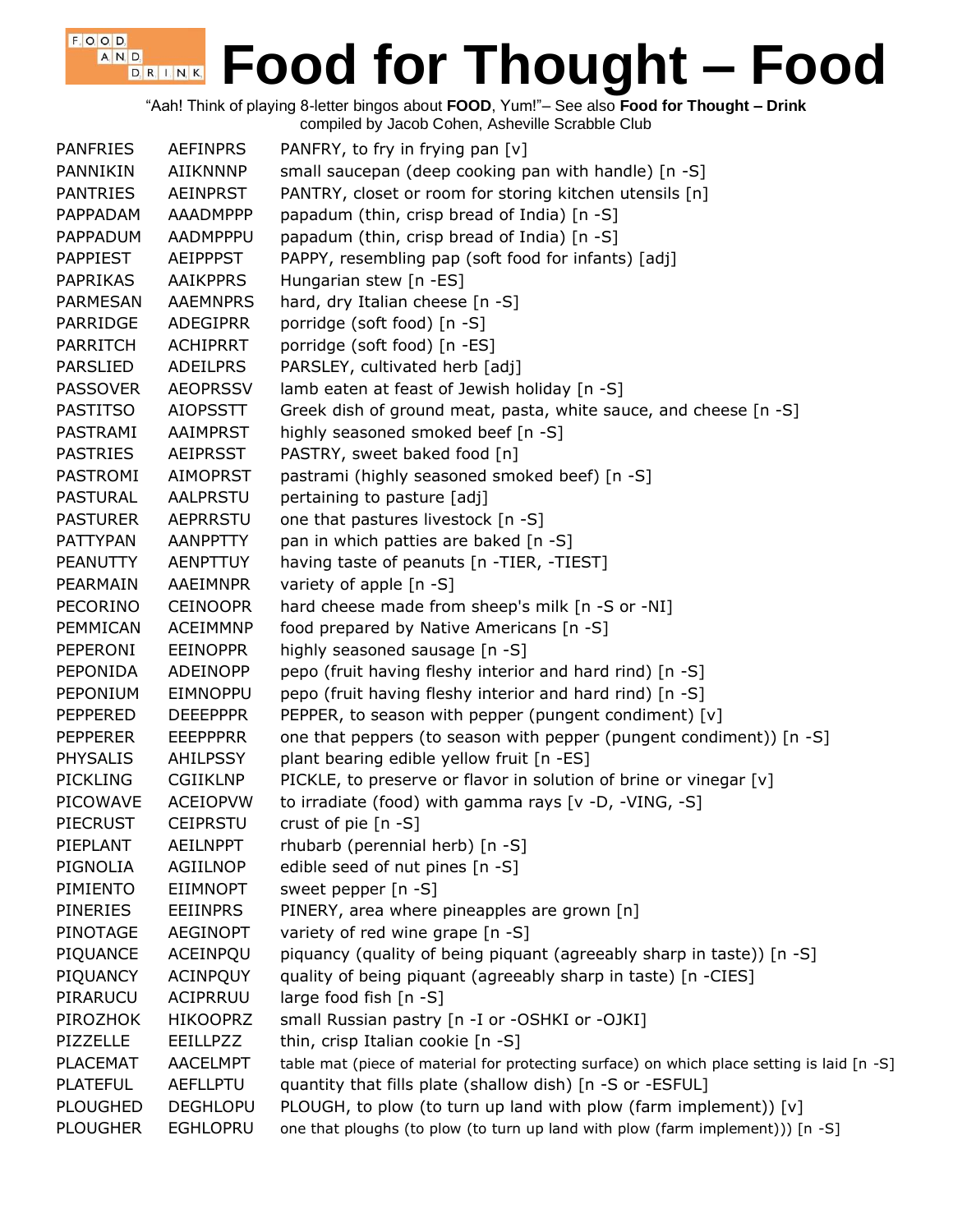"Aah! Think of playing 8-letter bingos about **FOOD**, Yum!"– See also **Food for Thought – Drink** compiled by Jacob Cohen, Asheville Scrabble Club

| <b>PLOWABLE</b> | ABELLOPW        | PLOW, to turn up land with plow (farm implement) [adj]                        |
|-----------------|-----------------|-------------------------------------------------------------------------------|
| <b>PLUMLIKE</b> | <b>EIKLLMPU</b> | resembling plum (fleshy fruit) [adj]                                          |
| PLUMMIER        | EILMMPRU        | PLUMMY, full of plums [adj]                                                   |
| <b>POMOLOGY</b> | <b>GLMOOOPY</b> | study of fruits [n -GIES]                                                     |
| <b>POPPADOM</b> | <b>ADMOOPPP</b> | papadum (thin, crisp bread of India) [n -S]                                   |
| <b>POPPADUM</b> | ADMOPPPU        | papadum (thin, crisp bread of India) [n -S]                                   |
| <b>PORKIEST</b> | <b>EIKOPRST</b> | PORKY, resembling pork [adj]                                                  |
| <b>PORRIDGE</b> | <b>DEGIOPRR</b> | soft food [n -S]                                                              |
| <b>PORRIDGY</b> | <b>DGIOPRRY</b> | PORRIDGE, soft food [adj]                                                     |
| <b>POTATOES</b> | <b>AEOOPSTT</b> | POTATO, edible tuber of cultivated plant [n]                                  |
| <b>POTLACHE</b> | <b>ACEHLOPT</b> | potlach (ceremonial feast) [n -S]                                             |
| <b>POTLATCH</b> | <b>ACHLOPTT</b> | to hold ceremonial feast for [v -ED, -ING, -ES]                               |
| PRANDIAL        | AADILNPR        | pertaining to meal (food served and eaten in one sitting) [adj]               |
| PRAWNING        | AGINNPRW        | PRAWN, to fish for prawns (edible shellfish) [v]                              |
| <b>PRECHILL</b> | <b>CEHILLPR</b> | to chill beforehand [v -ED, -ING, -S]                                         |
| PREDRIED        | <b>DDEEIPRR</b> | PREDRY, to dry beforehand [v]                                                 |
| <b>PREDRIES</b> | <b>DEEIPRRS</b> | PREDRY, to dry beforehand [v]                                                 |
| <b>PREFROZE</b> | <b>EEFOPRRZ</b> | PREFREEZE [n]                                                                 |
| <b>PRELUNCH</b> | <b>CEHLNPRU</b> | preceding lunch [adj]                                                         |
| <b>PRESLICE</b> | <b>CEEILPRS</b> | to slice beforehand [v -D, -CING, -S]                                         |
| <b>PRETASTE</b> | <b>AEEPRSTT</b> | to taste beforehand [v -D, -TING, -S]                                         |
| <b>PROGGING</b> | <b>GGGINOPR</b> | PROG, to prowl about for food or plunder [v]                                  |
| <b>PRUNIEST</b> | EINPRRU         | PRUNEY, resembling prune [adj]                                                |
| <b>PUDDINGY</b> | <b>DDGINPUY</b> | resembling pudding (thick, soft dessert) [adj]                                |
| <b>PUNGENCY</b> | <b>CEGNNPUY</b> | state of being pungent (sharply affecting organs of taste or smell) [n -CIES] |
| <b>PUREEING</b> | EEGINPRU        | PUREE, to reduce to thick pulp by cooking and sieving [v]                     |
| <b>PURSLANE</b> | <b>AELNPRSU</b> | common garden herb [n -S]                                                     |
| <b>PUSSLIES</b> | <b>EILPSSSU</b> | PUSSLY, pussley (purslane (common garden herb)) [n]                           |
| <b>PYROGIES</b> | <b>EGIOPRSY</b> | PYROGY, pierogi (small dumpling with filling) [n]                             |
|                 |                 | Q 8s                                                                          |
| QUENELLE        | EEELLNQU        | type of dumpling (ball of dough cooked with stew or soup) [n -S]              |
|                 |                 | <b>R</b> 8s                                                                   |
| <b>RACLETTE</b> | <b>ACEELRTT</b> | cheese dish [n -S]                                                            |
| <b>RADISHES</b> | <b>ADEHIRSS</b> | RADISH, pungent, edible root [n]                                              |
| <b>RAGOUTED</b> | ADEGORTU        | RAGOUT, to make into highly seasoned stew [v]                                 |
| RALPHING        | AGHILNPR        | RALPH, to vomit (to eject contents of stomach through mouth) [v]              |
| <b>RAMBUTAN</b> | <b>AABMNRTU</b> | edible fruit of Malayan tree [n -S]                                           |
| RAMEQUIN        | AEIMNQRU        | ramekin (cheese dish) [n -S]                                                  |
| <b>RANCIDER</b> | <b>ACDEINRR</b> | RANCID, having unpleasant odor or taste [adj]                                 |
| <b>RANCIDLY</b> | <b>ACDILNRY</b> | RANCID, having unpleasant odor or taste [adv]                                 |
| <b>RANKNESS</b> | <b>AEKNNRSS</b> | state of being rank (strong and disagreeable in odor or taste) [n -ES]        |
| <b>RAPACITY</b> | <b>AACIPRTY</b> | quality of being ravenous (extremely hungry) [n -TIES]                        |
| <b>RAPESEED</b> | <b>ADEEEPRS</b> | seed of European herb [n -S]                                                  |
| RARERIPE        | AEEIPRRR        | fruit that ripens early [n -S]                                                |
| <b>RAVIGOTE</b> | <b>AEGIORTV</b> | spiced vinegar sauce [n -S]                                                   |
| <b>REAPHOOK</b> | AEHKOOPR        | implement used in reaping [n -S]                                              |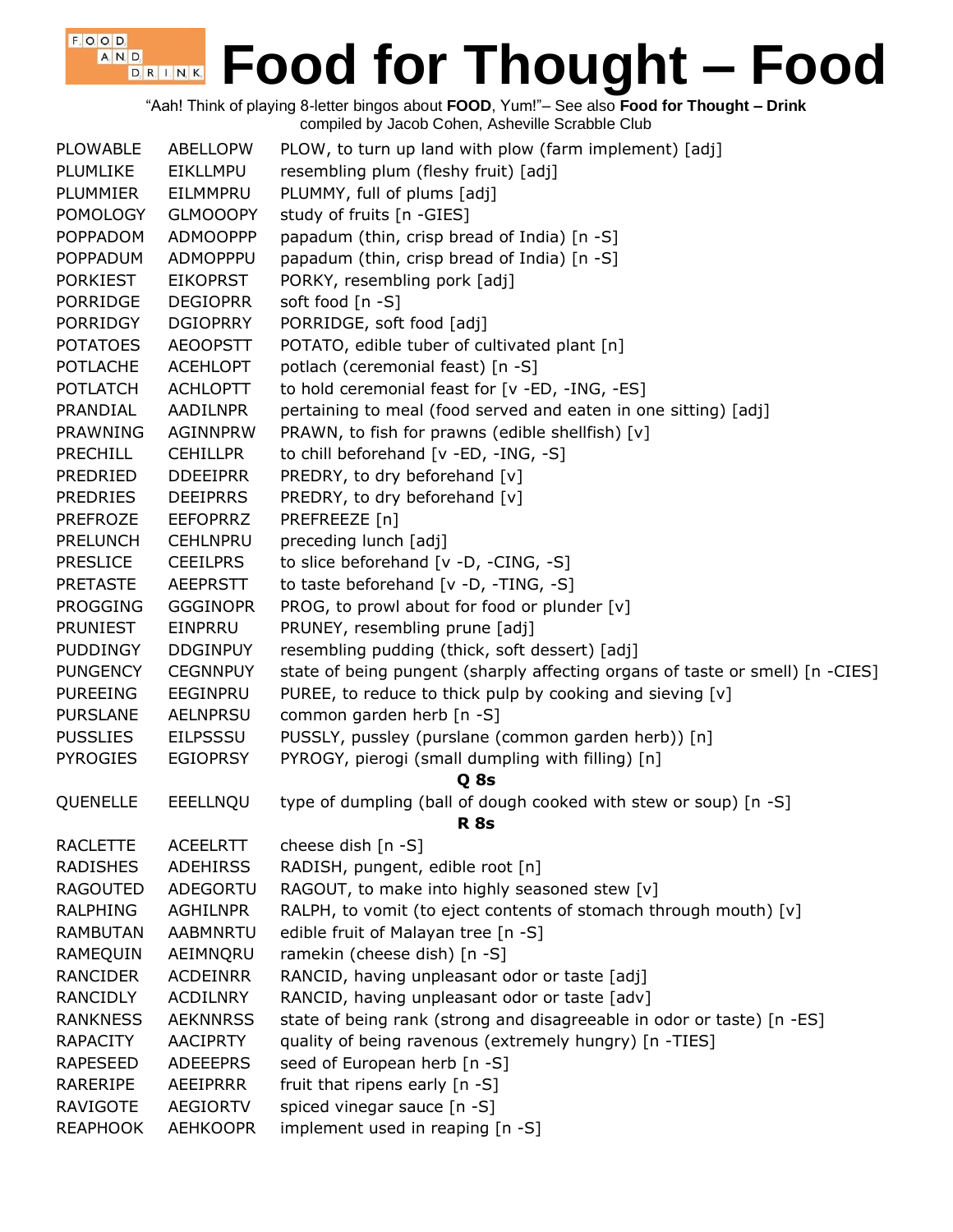"Aah! Think of playing 8-letter bingos about **FOOD**, Yum!"– See also **Food for Thought – Drink** compiled by Jacob Cohen, Asheville Scrabble Club

| REBOILED        | <b>BDEEILOR</b> | REBOIL, BOIL, to vaporize liquid [v]                                                    |
|-----------------|-----------------|-----------------------------------------------------------------------------------------|
| <b>RECHEWED</b> | <b>DEEEHRW</b>  | RECHEW, CHEW, to crush or grind with teeth [v]                                          |
| <b>RECOOKED</b> | <b>CDEEKOOR</b> | RECOOK, COOK, to prepare food by heating [v]                                            |
| <b>REDIGEST</b> | <b>DEEGIRST</b> | DIGEST, to render food usable for body [v -ED, -ING, -S]                                |
| <b>REFECTED</b> | <b>CDEEEFRT</b> | REFECT, to refresh with food and drink [v]                                              |
| <b>REFRYING</b> | <b>EFGINRRY</b> | REFRY, FRY, to cook over direct heat in hot fat or oil [v]                              |
| <b>REHEATED</b> | ADEEEHRT        | REHEAT, to heat again [v]                                                               |
| <b>REMOLADE</b> | ADEELMOR        | piquant sauce [n -S]                                                                    |
| <b>REPASTED</b> | <b>ADEEPRST</b> | REPAST, to eat or feast [v]                                                             |
| <b>REPLOWED</b> | <b>DEELOPRW</b> | REPLOW, PLOW, to turn up land with plow (farm implement) [v]                            |
| <b>RESAMPLE</b> | <b>AEELMPRS</b> | to sample again [v -D, -LING, -S]                                                       |
| <b>RESEASON</b> | <b>AEENORSS</b> | SEASON, to heighten or improve flavor of by adding savory ingredients [v -ED, -ING, -S] |
| <b>RESEEDED</b> | <b>DDEEEERS</b> | RESEED, SEED, to plant seeds (propagative plant structures) in [v]                      |
| <b>RESOWING</b> | <b>EGINORSW</b> | RESOW, SOW, to scatter over land for growth, as seed [v]                                |
| RIGATONI        | AGIINORT        | tubular pasta [n -S]                                                                    |
| <b>RINDLESS</b> | <b>DEILNRSS</b> | lacking rind [adj]                                                                      |
| <b>RIPENESS</b> | <b>EEINPRSS</b> | state of being ripe (fully developed) [n -ES]                                           |
| <b>RIPENING</b> | <b>EGIINNPR</b> | RIPEN, to become ripe [v]                                                               |
| <b>ROASTING</b> | <b>AGINORST</b> | ROAST, to cook with dry heat [v]                                                        |
| <b>ROQUETTE</b> | EEOQRTTU        | arugula (European annual herb) [n -S]                                                   |
| <b>ROSEFISH</b> | <b>EFHIORSS</b> | marine food fish [n -ES]                                                                |
| <b>ROSEROOT</b> | <b>EOOORRST</b> | perennial herb [n -S]                                                                   |
| <b>ROTOTILL</b> | ILLOORTT        | to till soil with type of farming implement [v -ED, -ING, -S]                           |
| <b>ROUGHAGE</b> | AEGGHORU        | coarse, bulky food [n -S]                                                               |
| ROUSSEAU        | AEORSSUU        | fried pemmican [n -S]                                                                   |
| <b>RUBBABOO</b> | ABBBOORU        | rubaboo (type of soup) [n -S]                                                           |
| <b>RUGALACH</b> | AACGHLRU        | rugelach (cookie of cream-cheese dough spread with filling and rolled up) [n RUGALACH]  |
| <b>RUGELACH</b> | ACEGHLRU        | cookie of cream-cheese dough spread with filling and rolled up [n -S]                   |
| <b>RUTABAGA</b> | AAABGRTU        | plant having thick, edible root [n -S]                                                  |
|                 |                 | $S$ 8s                                                                                  |
| SALPICON        | <b>ACILNOPS</b> | mixture of chopped foods in sauce used as stuffings [n -S]                              |
| <b>SALTIEST</b> | <b>AEILSSTT</b> | SALTY, tasting of or containing salt [adj]                                              |
| <b>SALTNESS</b> | <b>AELNSSST</b> | state of being salty (tasting of or containing salt) [n -ES]                            |
| SAPIDITY        | ADIIPSTY        | state of being sapid (pleasant to taste) [n -TIES]                                      |
| <b>SAPOROUS</b> | <b>AOOPRSSU</b> | SAPOR, flavor [adj]                                                                     |
| <b>SATIABLE</b> | AABEILST        | capable of being satiated (to satisfy to or beyond capacity) [adj]                      |
| <b>SATIABLY</b> | <b>AABILSTY</b> | SATIABLE, capable of being satiated (to satisfy to or beyond capacity) [adv]            |
| <b>SAUCEPAN</b> | AACENPSU        | deep cooking pan with handle [n -S]                                                     |
| <b>SAUCEPOT</b> | <b>ACEOPSTU</b> | deep cooking pot with two handles [n -S]                                                |
| <b>SAUTEING</b> | AEGINSTU        | SAUTE, to fry in small amount of fat [v]                                                |
| SAVORIER        | AEIORRSV        | SAVORY, pleasant to taste or smell [adj]                                                |
| <b>SAVORIES</b> | AEIORSSV        | SAVORY, savory dish served before or after meal [n]                                     |
| SAVORILY        | AILORSVY        | SAVORY, pleasant to taste or smell [adv]                                                |
| SAVORING        | AGINORSV        | SAVOR, to taste or smell with pleasure [v]                                              |
| <b>SAVOROUS</b> | <b>AOORSSUV</b> | savory (pleasant to taste or smell) [adj]                                               |
| <b>SAVOURER</b> | <b>AEORRSUV</b> | savorer (one that savors (to taste or smell with pleasure)) [n -S]                      |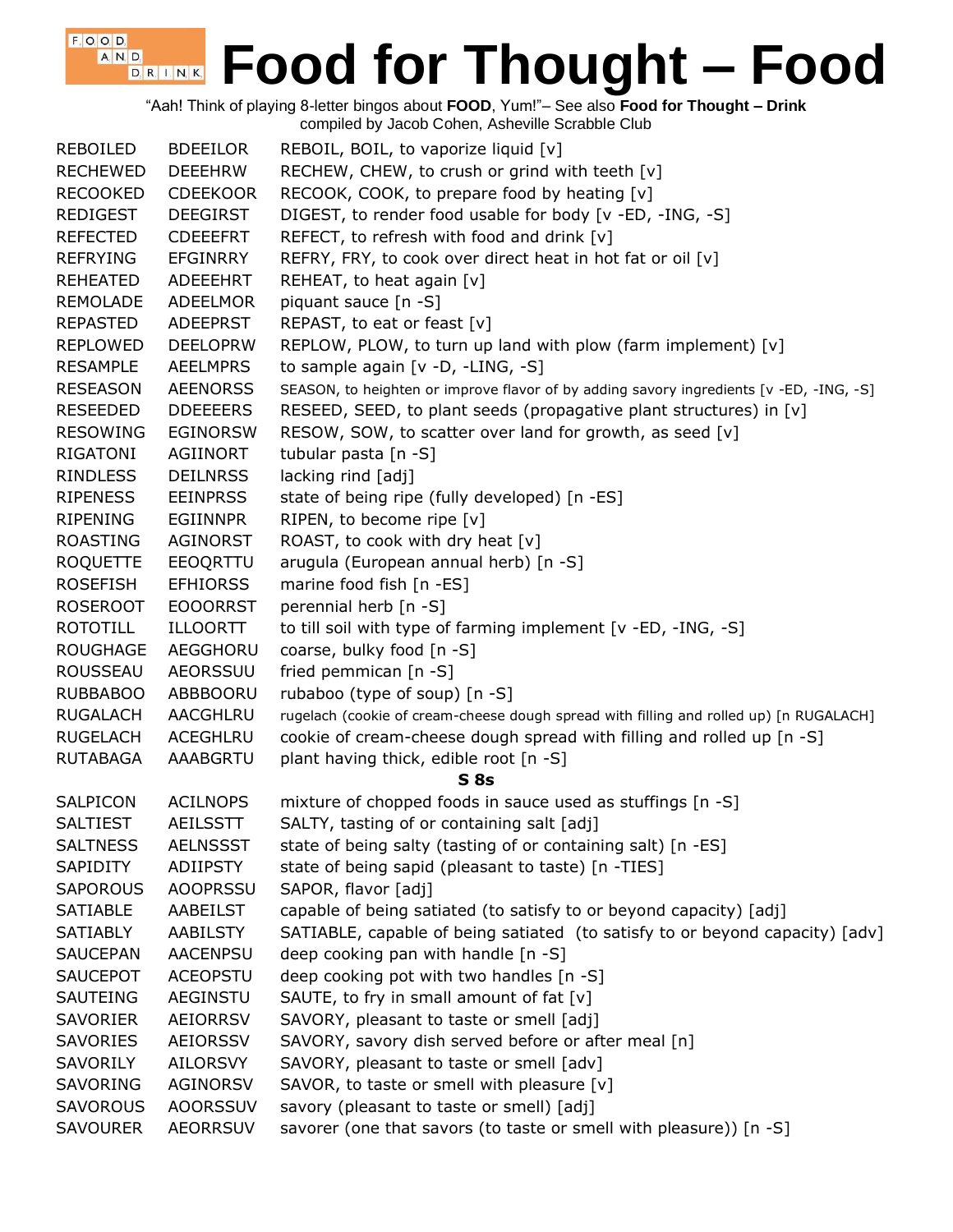"Aah! Think of playing 8-letter bingos about **FOOD**, Yum!"– See also **Food for Thought – Drink** compiled by Jacob Cohen, Asheville Scrabble Club

| <b>SCALDING</b> | <b>ACDGILNS</b> | SCALD, to burn with hot liquid or steam [v]                                             |
|-----------------|-----------------|-----------------------------------------------------------------------------------------|
| <b>SCALLION</b> | <b>ACILLNOS</b> | onion-like plant [n -S]                                                                 |
| <b>SCAMPIES</b> | <b>ACEIMPSS</b> | SCAMPI, large shrimp used in Italian cooking [n]                                        |
| <b>SCHNECKE</b> | <b>CCEEHKNS</b> | sweet roll [n -N]                                                                       |
| <b>SCORCHED</b> | <b>CCDEHORS</b> | SCORCH, to burn slightly so as to alter color or taste [v]                              |
| <b>SCORCHER</b> | <b>CCEHORRS</b> | one that scorches (to burn slightly so as to alter color or taste) [n -S]               |
| <b>SCORCHES</b> | <b>CCEHORSS</b> | SCORCH, to burn slightly so as to alter color or taste [v]                              |
| <b>SCOUTHER</b> | <b>CEHORSTU</b> | to scorch (to burn slightly so as to alter color or taste) [v -ED, -ING, -S]            |
| <b>SCRAPPLE</b> | <b>ACELPPRS</b> | seasoned mixture of ground meat and cornmeal [n -S]                                     |
| <b>SCROUNGE</b> | <b>CEGNORSU</b> | to gather by foraging [v -D, -GING, -S]                                                 |
| <b>SCULLERY</b> | <b>CELLRSUY</b> | room in which kitchen utensils are cleaned and stored [n -RIES]                         |
| <b>SCULLION</b> | <b>CILLNOSU</b> | kitchen servant who does menial work [n -S]                                             |
| <b>SCUNGILE</b> | <b>CEGILNSU</b> | conch used as food $[n - LI]$                                                           |
| <b>SCUPPAUG</b> | <b>ACGPPSUU</b> | scup (marine food fish) [n -S]                                                          |
| <b>SEASONED</b> | <b>ADEENOSS</b> | SEASON, to heighten or improve flavor of by adding savory ingredients [v]               |
| <b>SEASONER</b> | <b>AEENORSS</b> | one that seasons (to heighten or improve flavor of by adding savory ingredients) [n -S] |
| <b>SEEDCAKE</b> | <b>ACDEEEKS</b> | sweet cake containing aromatic seeds [n -S]                                             |
| <b>SEEDLESS</b> | <b>DEEELSSS</b> | having no seeds [adj]                                                                   |
| <b>SEEDSMAN</b> | <b>ADEEMNSS</b> | dealer in seeds [n -MEN]                                                                |
| <b>SEEDTIME</b> | <b>DEEEIMST</b> | season for sowing seeds [n -S]                                                          |
| SEMIMILD        | <b>DEIILMMS</b> | moderately mild [adj]                                                                   |
| <b>SEMOLINA</b> | <b>AEILMNOS</b> | granular product of wheat used for pasta [n -S]                                         |
| <b>SHADDOCK</b> | <b>ACDDHKOS</b> | citrus fruit [n -S]                                                                     |
| <b>SHASHLIK</b> | <b>AHHIKLSS</b> | kabob (cubes of meat cooked on skewer) [n -S]                                           |
| <b>SHAWARMA</b> | <b>AAAHMRSW</b> | sandwich of lamb or chicken, vegetables, and often tahini wrapped in pita bread [n -S]  |
| <b>SHERBERT</b> | <b>BEEHRRST</b> | sherbet (frozen fruit-flavored mixture) [n -S]                                          |
| <b>SHERRIED</b> | <b>DEEHIRRS</b> | cooked or flavored with sherry [adj]                                                    |
| <b>SHROOMER</b> | <b>EHMOORRS</b> | one who enjoys eating mushrooms [n -S]                                                  |
| <b>SHUCKING</b> | <b>CGHIKNSU</b> | act of one that shucks [n -S] / SHUCK, to remove husk or shell from [v]                 |
| <b>SIDEMEAT</b> | <b>ADEEIMST</b> | meat cut from side of pig [n -S]                                                        |
| <b>SILLABUB</b> | ABBILLSU        | alcoholic dessert [n -S]                                                                |
| <b>SILLIBUB</b> | <b>BBIILLSU</b> | sillabub (alcoholic dessert) [n -S]                                                     |
| <b>SIMMERED</b> | <b>DEEIMMRS</b> | SIMMER, to cook below or just at boiling point [v]                                      |
| <b>SIRUPING</b> | GIINPRSU        | SIRUP, to syrup (to sweeten with thick sweet liquid) [v]                                |
| <b>SITOLOGY</b> | <b>GILOOSTY</b> | science of nutrition and diet [n -GIES]                                                 |
| <b>SIZZLING</b> | <b>GIILNSZZ</b> | SIZZLE, to burn or fry with hissing sound [v]                                           |
| <b>SKEWERED</b> | <b>DEEEKRSW</b> | SKEWER, to pierce with long pin, as meat [v]                                            |
| <b>SLAPJACK</b> | <b>AACJKLPS</b> |                                                                                         |
|                 |                 | pancake [n -S]                                                                          |
| <b>SLIPSLOP</b> | <b>ILLOPPSS</b> | watery food $[n -S]$                                                                    |
| <b>SLURPING</b> | <b>GILNPRSU</b> | SLURP, to eat or drink noisily [v]                                                      |
| <b>SLUSHIES</b> | <b>EHILSSSU</b> | SLUSHY, confection consisting of flavored slushy ice [n]                                |
| SMALLAGE        | <b>AAEGLLMS</b> | wild celery $[n - S]$                                                                   |
| <b>SNACKIER</b> | <b>ACEIKNRS</b> | SNACKY, suitable as light meal [adj]                                                    |
| <b>SNACKING</b> | <b>ACGIKNNS</b> | SNACK, to eat light meal [v]                                                            |
| <b>SNARFING</b> | <b>AFGINNRS</b> | SNARF, to eat or drink greedily [v]                                                     |
| <b>SNEAKBOX</b> | <b>ABEKNOSX</b> | small boat masked with brush and weeds that is used for wildfowl hunting [n -ES]        |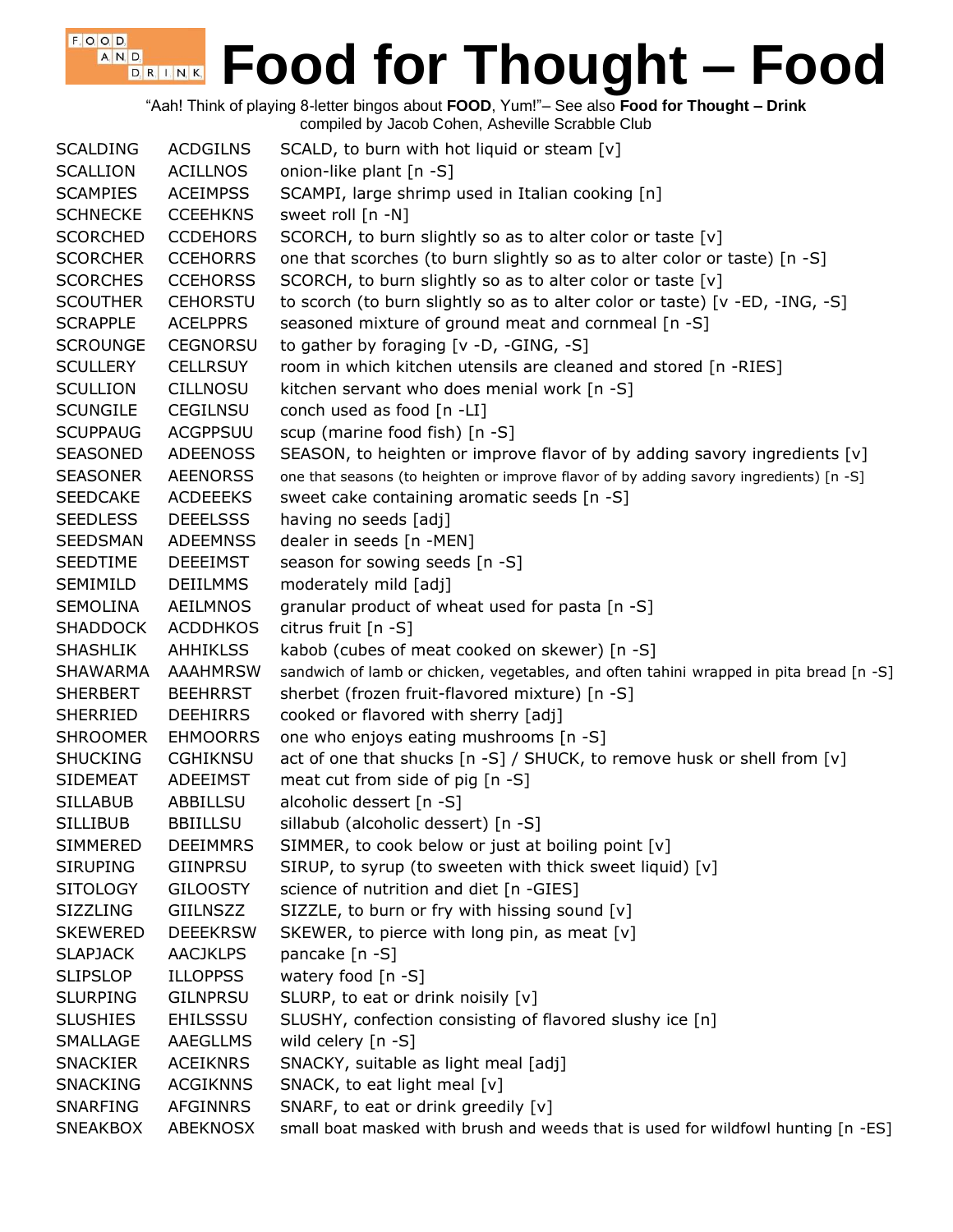"Aah! Think of playing 8-letter bingos about **FOOD**, Yum!"– See also **Food for Thought – Drink** compiled by Jacob Cohen, Asheville Scrabble Club

 $F$ , O, O, D, A N D

| <b>SNELLING</b> | <b>EGILLNNS</b> | SNELL, to attach short line to fishhook [v]                                                               |
|-----------------|-----------------|-----------------------------------------------------------------------------------------------------------|
| <b>SOUFFLED</b> | <b>DEFFLOSU</b> | made puffy by beating and baking [adj]                                                                    |
| <b>SOUPLESS</b> | <b>ELOPSSSU</b> | having no soup (liquid food often having solid ingredients) [adj]                                         |
| <b>SOUPLIKE</b> | <b>EIKLOPSU</b> | resembling soup [adj]                                                                                     |
| <b>SOURBALL</b> | ABLLORSU        | sour candy $[n -S]$                                                                                       |
| <b>SOURNESS</b> | <b>ENORSSSU</b> | quality or state of being sour [n -ES]                                                                    |
| <b>SOUVLAKI</b> | <b>AIKLOSUV</b> | Greek shish* kebab $[n - S]$                                                                              |
| <b>SOWBELLY</b> | <b>BELLOSWY</b> | pork cured in salt [n -LIES]                                                                              |
| <b>SPAETZLE</b> | <b>AEELPSTZ</b> | tiny dumpling [n -S]                                                                                      |
| <b>SPARERIB</b> | <b>ABEIPRRS</b> | cut of pork [n -S]                                                                                        |
| <b>SPEANING</b> | <b>AEGINNPS</b> | SPEAN, to wean (to withhold mother's milk from and substitute other nourishment) [v]                      |
| <b>SPELTZES</b> | <b>EELPSSTZ</b> | SPELTZ, spelt (variety of wheat) [n]                                                                      |
| <b>SPICATED</b> | <b>ACDEIPST</b> | SPICA, ear of grain [adj]                                                                                 |
| <b>SPINACHY</b> | <b>ACHINPSY</b> | SPINACH, cultivated herb [adj -HIER, -HIEST]                                                              |
| <b>SPITTING</b> | <b>GIINPSTT</b> | SPIT, to impale on spit (pointed rod on which meat is turned) [v]                                         |
| SPOILAGE        | <b>AEGILOPS</b> | something that is spoiled or wasted [n -S]                                                                |
| <b>SPOONFUL</b> | <b>FLNOOPSU</b> | as much as spoon can hold [n -S, -NSFUL]                                                                  |
| SPOONING        | <b>GINNOOPS</b> | SPOON, to take up with spoon (type of eating utensil) [v]                                                 |
| <b>SPOORING</b> | <b>GINOOPRS</b> | SPOOR, to track animal [v]                                                                                |
| <b>SRIRACHA</b> | <b>AACHIRRS</b> | chili sauce [n -S]                                                                                        |
| <b>STARVING</b> | <b>AGINRSTV</b> | STARVE, to die from lack of food [v]                                                                      |
| <b>STEADING</b> | ADEGINST        | small farm $[n -S]$                                                                                       |
| <b>STEWABLE</b> | <b>ABEELSTW</b> |                                                                                                           |
|                 |                 | STEW, to cook by boiling slowly [adj]                                                                     |
| <b>STOCKPOT</b> | <b>CKOOPSTT</b> | pot in which broth is prepared [n -S]                                                                     |
| <b>STODGING</b> | <b>DGGINOST</b> | STODGE, to stuff full with food [v]                                                                       |
| <b>STOOKING</b> | <b>GIKNOOST</b> | work of stooker [n -S] / STOOK, to stack (as bundles of grain) upright in field for drying [v]            |
| <b>STOVETOP</b> | <b>EOOPSTTV</b> | upper surface of cooking apparatus [n -S]                                                                 |
| <b>STREUSEL</b> | <b>EELRSSTU</b> | topping for coffee cakes [n -S]                                                                           |
| <b>STURGEON</b> | <b>EGNORSTU</b> | edible fish [n -S]                                                                                        |
| <b>SUCKLING</b> | <b>CGIKLNSU</b> | SUCKLE, to give milk to from breast [v] / unweaned mammal [n -S]                                          |
| <b>SUGARIER</b> | AEGIRRSU        | SUGARY, containing or resembling sugar [adj]                                                              |
| <b>SUGARING</b> | AGGINRSU        | process of boiling down maple sap into syrup [n -S] / SUGAR, to cover with sugar (sweet carbohydrate) [v] |
| <b>SUKIYAKI</b> | <b>AIIKKSUY</b> | Japanese dish [n -S]                                                                                      |
| <b>SUNBAKED</b> | ABDEKNSU        | baked by sun [adj]                                                                                        |
| <b>SWEETEST</b> | <b>EEESSTTW</b> | SWEET, pleasing to taste [adj]                                                                            |
| <b>SWEETISH</b> | <b>EEHISSTW</b> | somewhat sweet [adj]                                                                                      |
| <b>SYCAMINE</b> | <b>ACEIMNSY</b> | mulberry tree [n -S]                                                                                      |
| <b>SYCONIUM</b> | <b>CIMNOSUY</b> | fleshy multiple fruit [n -IA]                                                                             |
| <b>SYLLABUB</b> | <b>ABBLLSUY</b> | sillabub (alcoholic dessert) [n -S]                                                                       |
| <b>SYRUPIER</b> | <b>EIPRRSUY</b> | SYRUPY, resembling thick, sticky, sweet liquid [adj]                                                      |
| <b>SYRUPING</b> | <b>GINPRSUY</b> | SYRUP, to sweeten with thick sweet liquid [v]                                                             |
|                 |                 | <b>T</b> 8s                                                                                               |
| <b>TABOOLEY</b> | <b>ABELOOTY</b> | tabouli (Lebanese salad containing bulgur wheat, tomatoes, parsley, onions, and mint) [n -S]              |
| <b>TABOULEH</b> | ABEHLOTU        | tabouli (Lebanese salad containing bulgur wheat, tomatoes, parsley, onions, and mint) [n -S]              |
| <b>TAIGLACH</b> | AACGHILT        | teiglach (confection consisting of balls of dough boiled in honey) [n TAIGLACH]                           |
| <b>TAKEAWAY</b> | AAAEKTWY        | prepared food to be taken away from its place of sale [n -S]                                              |
|                 |                 |                                                                                                           |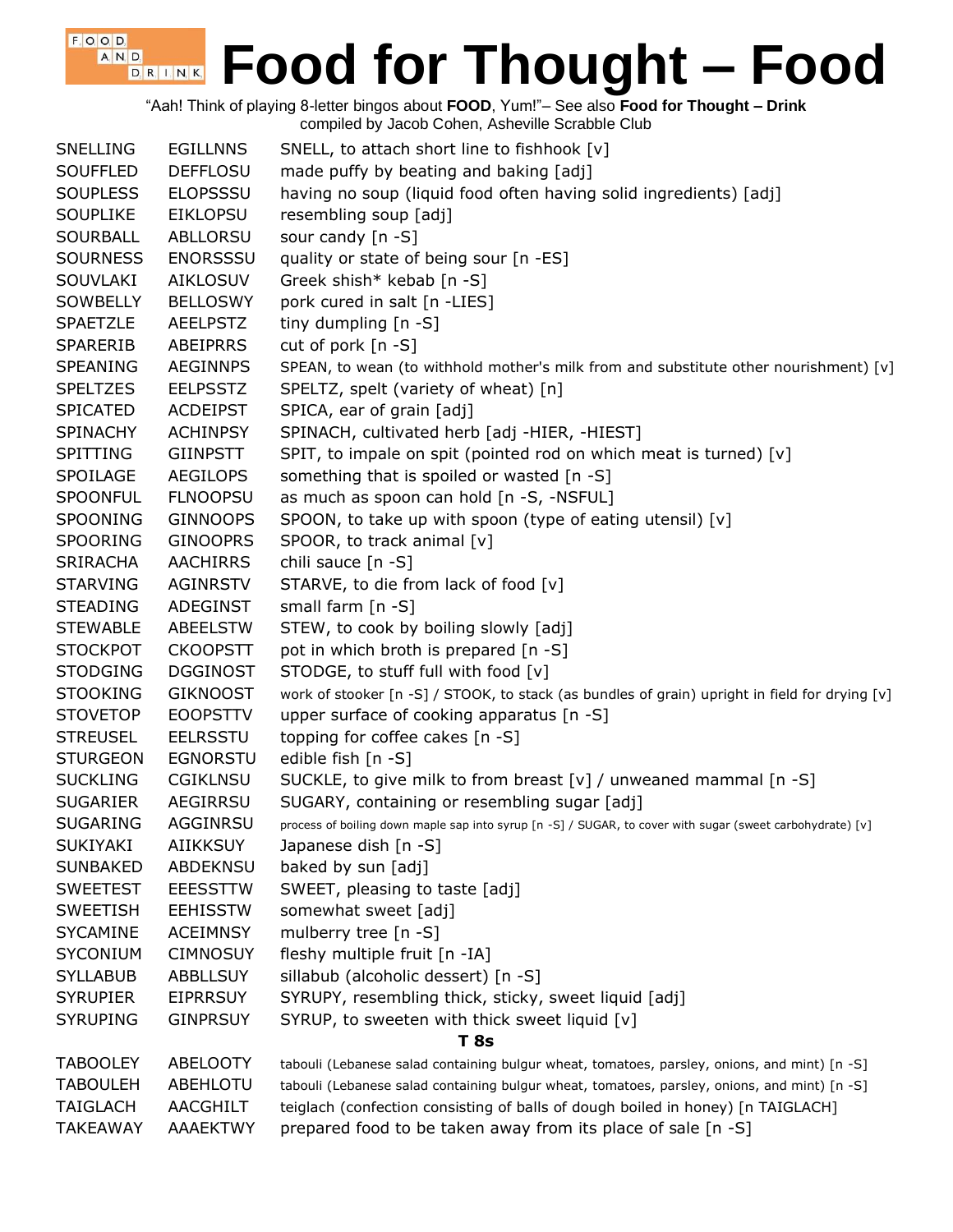"Aah! Think of playing 8-letter bingos about **FOOD**, Yum!"– See also **Food for Thought – Drink** compiled by Jacob Cohen, Asheville Scrabble Club

 $F, O, O, D$  $A_i$  N,  $D_i$ 

TALEGGIO AEGGILOT soft creamy cheese [n -S] TANDOORI ADINOORT food cooked in tandoor [n -S] / TANDOOR, clay oven [n] TANGIEST AEGINSTT TANGY, pungent (sharply affecting organs of taste or smell) [adj] TAPENADE AADEENPT spread made with black olives, capers, and anchovies [n -S] TAQUERIA AAEIQRTU restaurant specializing in tacos and burritos [n -S] TARTNESS AENRSSTT state of being tart (having sharp, sour taste) [n -ES] TASTABLE AABELSTT TASTE, to perceive flavor of by taking into mouth [adj] TASTEFUL AEFLSTTU tasty (pleasant to taste) [adj] TASTIEST AEISSTTT TASTY, pleasant to taste [adj] TAVERNER AEENRRTV one that runs tavern [n -S] TAYBERRY ABERRTYY dark red fruit that is cross between blackberry and raspberry [n -RIES] TEASPOON AENOOPST small spoon [n -S] TEIGLACH ACEGHILT confection consisting of balls of dough boiled in honey [n TEIGLACH] TERIYAKI AEIIKRTY Japanese food [n -S] THIRLAGE AEGHILRT obligation requiring feudal tenants to grind grain at certain mill [n -S] THRESHED DEEHHRST THRESH, to separate grain or seeds from plant mechanically [v] THRESHER EEHHRRST one that threshes (to separate grain or seeds from plant mechanically) [n -S] THRESHES EEHHRSST THRESH, to separate grain or seeds from plant mechanically [v] THYMIEST EHIMSTTY THYMEY, thymy (abounding in thyme) [adj] / THYMY [adj] TIFFINED DEFFIINT TIFFIN, to lunch (to eat noonday meal) [v] TILEFISH EFHIILST marine food fish [n -ES] TILLABLE ABEILLLT TILL, to prepare land for crops by plowing [adj] TIRAMISU AIIMRSTU dessert made with ladyfingers, mascarpone, chocolate, and espresso [n -S] TOASTING AGINOSTT TOAST, to brown by exposure to heat [v] TOMATOES AEMOOSTT TOMATO, fleshy, edible fruit of perennial plant [n] TOMATOEY AEMOOTTY TOMATO, fleshy, edible fruit of perennial plant [adj] TORTELLI EILLORTT pieces of pasta stuffed with cheese, meat, or vegetables [n -S] TORTILLA AILLORTT round, flat cake of unleavened cornmeal [n -S] TRENCHER CEEHNRRT wooden platter for serving food [n -S] TRITICUM CIIMRTTU cereal grass [n -S] TRUFFLED DEFFLRTU TRUFFLE, edible fungus [adj] TUCKAHOE ACEHKOTU edible root of certain arums [n -S] TUCKSHOP CHKOPSTU confectioner's shop [n -S] TURNSPIT INPRSTTU one that turns roasting spit [n -S] TURTLING GILNRTTU TURTLE, to catch turtles (tortoises) [v] TYROPITA AIOPRTTY pastry made with layers of phyllo and filled with cheese-egg mixture [n -S] TZATZIKI AIIKTTZZ dish of yogurt with cucumber, garlic, and sometimes mint [n -S] **U 8s** UNACIDIC ACCDIINU not acidic (sour (sharp or biting to taste)) [adj] UNBITTER BEINRTTU not bitter (having disagreeable taste) [adj] UNBOILED BDEILNOU BOIL, to vaporize liquid [adj] UNCARVED ACDENRUV not carved (to form by cutting) [adj] UNCHEWED CDEEHNUW CHEW, to crush or grind with teeth [adj] UNCOOKED CDEKNOOU COOK, to prepare food by heating [adj] UNDEREAT ADEENRTU to eat insufficient amount [v -RATE, -EN, -ING, -S] UNDERFED DDEEFNRU fed insufficient amount [adj] / UNDERFEED, to feed insufficient amount [v]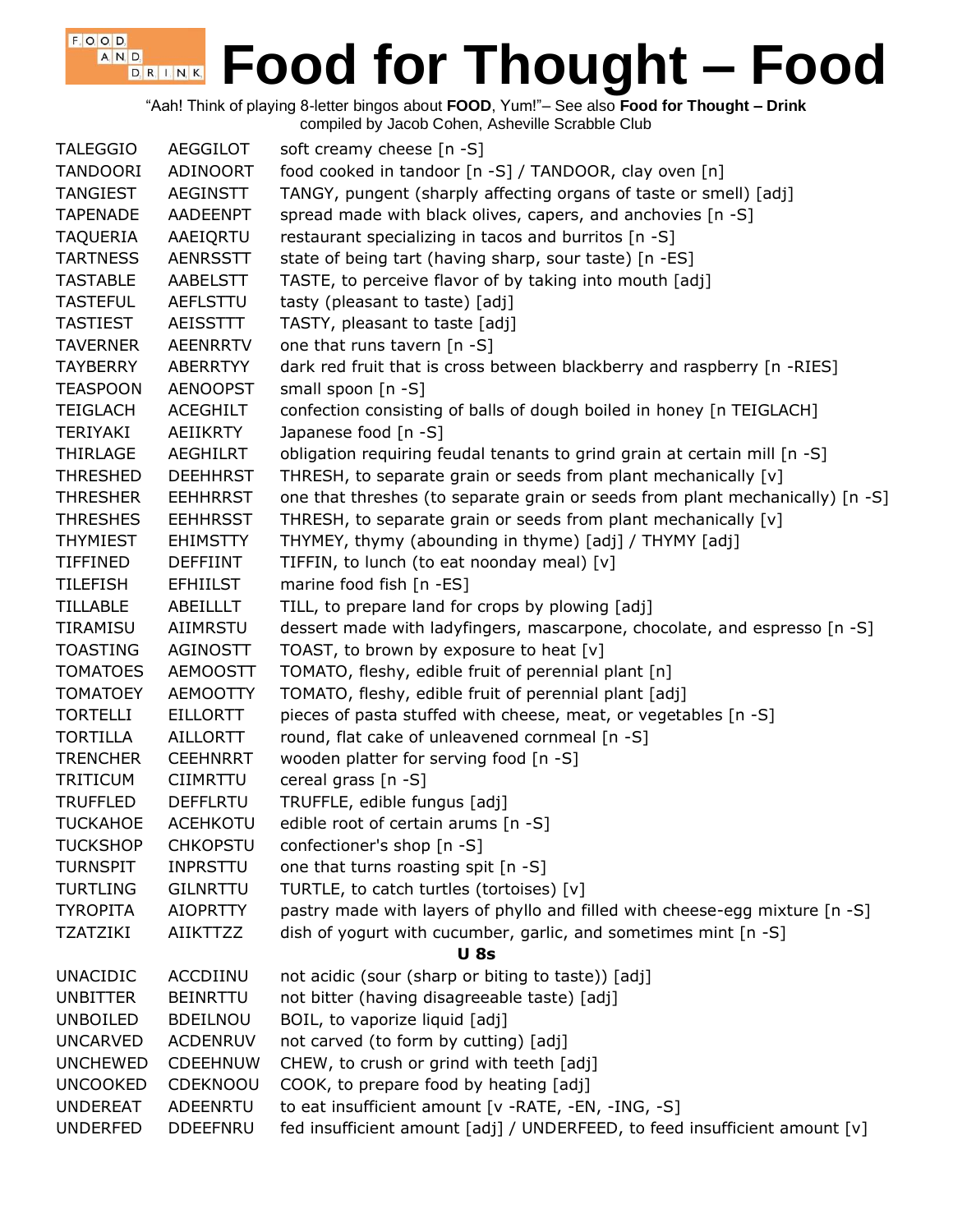"Aah! Think of playing 8-letter bingos about **FOOD**, Yum!"– See also **Food for Thought – Drink** compiled by Jacob Cohen, Asheville Scrabble Club

| <b>UNDERSOW</b> | <b>DENORSUW</b> | to sow land already seeded with later-growing crop [v -ED, -N, -ING, -S]                                                  |
|-----------------|-----------------|---------------------------------------------------------------------------------------------------------------------------|
| <b>UNEDIBLE</b> | <b>BDEEILNU</b> | EDIBLE, something fit to be eaten [adj]                                                                                   |
| UNMILLED        | DEILLMNU        | not milled (to grind by mechanical means) [adj]                                                                           |
| <b>UNPEELED</b> | <b>DEEELNPU</b> | not peeled (to strip off outer covering of) [adj]                                                                         |
| <b>UNPITTED</b> | <b>DEINPTTU</b> | not pitted (to mark with cavities or depressions) [adj]                                                                   |
| <b>UNPLOWED</b> | <b>DELNOPUW</b> | PLOW, to turn up land with plow (farm implement) [adj]                                                                    |
| <b>UNRIPELY</b> | <b>EILNPRUY</b> | UNRIPE, not ripe [adv]                                                                                                    |
| <b>UNRIPEST</b> | <b>EINPRSTU</b> | UNRIPE, not ripe [adj]                                                                                                    |
| <b>UNSALTED</b> | ADELNSTU        | SALT, to treat with salt (crystalline compound used as seasoning and preservative) [adj]                                  |
| <b>UNSAVORY</b> | <b>ANORSUVY</b> | SAVORY, pleasant to taste or smell [adj]                                                                                  |
| <b>UNSEARED</b> | ADEENRSU        | not seared (to burn surface of) [adj]                                                                                     |
| <b>UNSIFTED</b> | <b>DEFINSTU</b> | not sifted (to sieve (to pass through sieve (utensil for separating coarse parts from fine parts of loose matter))) [adj] |
| <b>UNSOURED</b> | <b>DENORSUU</b> | not soured (to make or become sour) [adj]                                                                                 |
| <b>UNTASTED</b> | ADENSTTU        | TASTE, to perceive flavor of by taking into mouth [adj]                                                                   |
| <b>UNTILLED</b> | DEILLNTU        | TILL, to prepare land for crops by plowing [adj]                                                                          |
| <b>UNWEANED</b> | <b>ADEENNUW</b> | WEAN, to withhold mother's milk from and substitute other nourishment [adj]                                               |
| <b>UPBOILED</b> | <b>BDEILOPU</b> | UPBOIL, to boil up [v]                                                                                                    |
|                 |                 | <b>V</b> 8s                                                                                                               |
| VANILLIC        | <b>ACIILLNV</b> | VANILLA, flavoring extract [adj]                                                                                          |
| VANILLIN        | AIILLNNV        | chemical compound used in flavoring [n -S]                                                                                |
| <b>VARENYKY</b> | <b>AEKNRVYY</b> | Ukrainian stuffed dumplings [n VARENYKY]                                                                                  |
| <b>VEGANISM</b> | <b>AEGIMNSV</b> | practice of eating only plant products [n -S]                                                                             |
| <b>VEGETIST</b> | <b>EEGISTTV</b> | one that eats only plant products [n -S]                                                                                  |
| <b>VINDALOO</b> | ADILNOOV        | curried dish made with meat, garlic, and wine [n -S]                                                                      |
| <b>VINEGARY</b> | <b>AEGINRVY</b> | VINEGAR, sour liquid used as condiment or preservative [adj -RIER, -RIEST]                                                |
| VITAMINE        | AEIIMNTV        | vitamin (any of various organic substances essential to proper nutrition) [n -S]                                          |
| <b>VITTLING</b> | <b>GIILNTTV</b> | VITTLE, to victual (to provide with food) [v]                                                                             |
| <b>VORACITY</b> | <b>ACIORTVY</b> | quality or state of being ravenous [n -TIES]                                                                              |
|                 |                 | <b>W</b> 8s                                                                                                               |
| WAITERED        | ADEEIRTW        | WAITER, to work as male server in restaurant [v]                                                                          |
| <b>WAITRESS</b> | <b>AEIRSSTW</b> | to work as female server in restaurant [v -ED, -ING, -ES]                                                                 |
| <b>WARDROOM</b> | <b>ADMOORRW</b> | dining area for officers on warship $[n -S]$                                                                              |
| <b>WATERING</b> | <b>AEGINRTW</b> | WATER, to sprinkle with water (transparent, odorless, tasteless liquid) $[v]$                                             |
| WAXBERRY        | ABERRWXY        | berry with waxy coating [n -RIES]                                                                                         |
| <b>WHEYLIKE</b> | <b>EEHIKLWY</b> | resembling whey (watery part of milk) [adj]                                                                               |
| WHISKING        | <b>GHIIKNSW</b> | WHISK, to move briskly [v]                                                                                                |
| WINNOWED        | <b>DEINNOWW</b> | WINNOW, to free grain from impurities $[v]$                                                                               |
| WINNOWER        | <b>EINNORWW</b> | one that winnows (to free grain from impurities) [n -S]                                                                   |
|                 |                 | $X$ 8s                                                                                                                    |
|                 |                 | <b>Y 8s</b>                                                                                                               |
| YAKITORI        | <b>AIIKORTY</b> | marinated chicken pieces on skewers [n -S]                                                                                |
| <b>YEASTIER</b> | <b>AEEIRSTY</b> | YEASTY, foamy (covered with foam) [adj]                                                                                   |
| YEASTILY        | <b>AEILSTYY</b> | YEASTY, foamy (covered with foam) [adv]                                                                                   |
| YEASTING        | <b>AEGINSTY</b> | YEAST, to foam (to form foam (light, bubbly, gas and liquid mass)) [v]                                                    |
| YEOMANLY        | <b>AELMNOYY</b> | YEOMAN, independent farmer [adj]                                                                                          |
| <b>YOGHOURT</b> | <b>GHOORTUY</b> | yogurt (food made from milk) [n -S]                                                                                       |